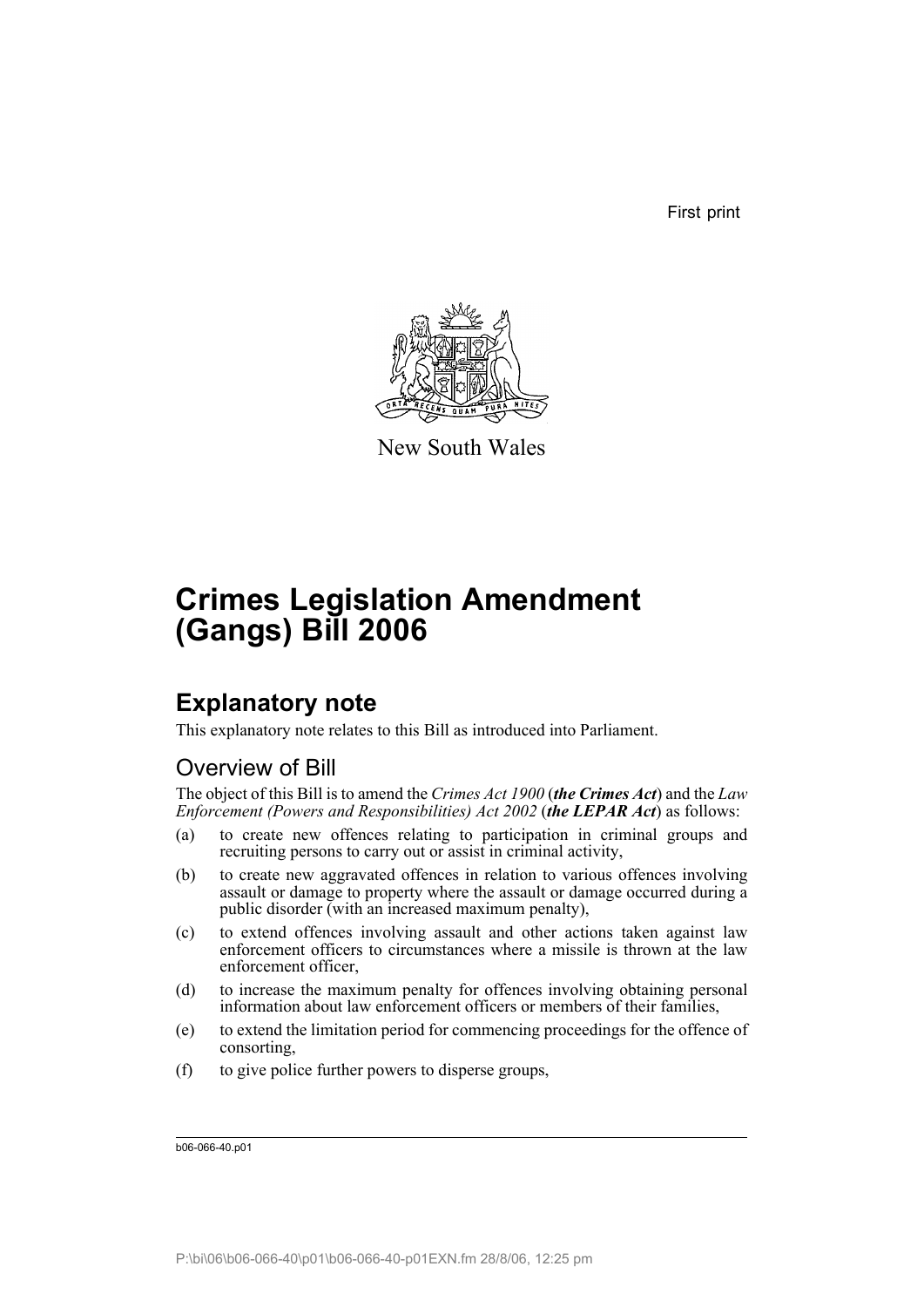Explanatory note

(g) to give police further powers with respect to entry and search of premises,

(h) to give police power to remove unnecessary fortifications to premises.

The Bill also amends the *Criminal Procedure Act 1986* and the *Local Courts Act 1982* as a consequence of the amendments described above.

## Outline of provisions

**Clause 1** sets out the name (also called the short title) of the proposed Act.

**Clause 2** provides for the commencement of the proposed Act on a day or days to be appointed by proclamation.

**Clause 3** is a formal provision that gives effect to the amendments to the Crimes Act set out in Schedule 1.

**Clause 4** is a formal provision that gives effect to the amendments to the LEPAR Act set out in Schedule 2.

**Clause 5** is a formal provision that gives effect to the consequential amendment to the Acts listed in Schedule 3.

**Clause 6** provides for the repeal of the proposed Act after all the amendments made by the proposed Act have commenced. Once the amendments have commenced the proposed Act will be spent and section 30 of the *Interpretation Act 1987* provides that the repeal of an amending Act does not affect the amendments made by that Act.

## **Schedule 1 Amendment of Crimes Act 1900**

### **Participating in criminal groups**

**Schedule 1 [11]** inserts Part 3E into the Crimes Act to create new offences relating to participation in criminal groups.

**Proposed section 93IJ** inserts definitions for the purposes of Part 3E. A *criminal group* is a group of 3 or more people who have any of the following as their objectives:

- (a) obtaining material benefits from conduct that is an indictable offence punishable by imprisonment for life or a term of 5 years or more,
- (b) committing serious violence offences,
- (c) obtaining material benefits from, or engaging in, conduct of a kind referred to in paragraph (a) or (b) outside New South Wales.

A group is capable of being a criminal group whether or not any of them are subordinates or employees of others, or only some of the people involved in the group are involved in planning, organising or carrying out any particular activity, or the group's membership changes from time to time.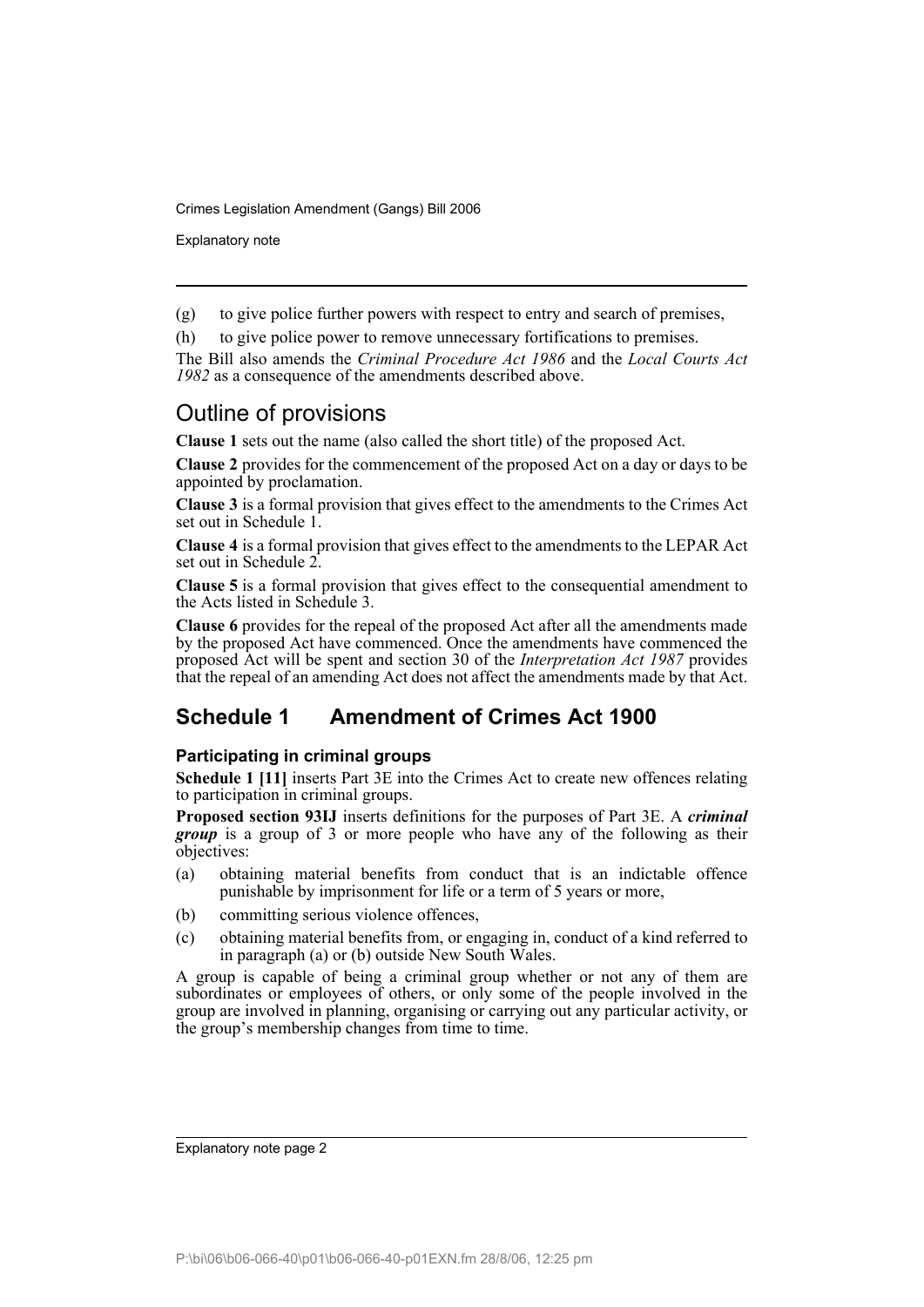Explanatory note

A *serious violence offence* is an offence punishable by imprisonment for life or for a term of 10 years or more, where the conduct constituting the offence involves:

- (a) loss of a person's life or serious risk of loss of a person's life, or
- (b) serious injury or serious risk of serious injury to a person, or
- (c) serious damage to property in circumstances endangering the safety of any person, or
- (d) perverting the course of justice in relation to any conduct described in  $paragnh(a), (b)$  or  $(c)$ .

**Proposed section 93IK** makes it an offence for a person to participate in a criminal group knowing it is a criminal group and knowing, or being reckless as to whether, participation in that group contributes to a criminal activity occurring. The maximum penalty for this offence is imprisonment for 5 years.

**Proposed section 93IK** also contains 3 aggravated offences. It will be an offence:

- (a) to assault another person with the intention of participating in a criminal activity of a criminal group (maximum penalty 10 years imprisonment), and
- (b) to destroy or damage property belonging to another person, or to threaten to do so, with the intention of participating in a criminal activity of a criminal group (maximum penalty 10 years imprisonment), and
- (c) to assault a police officer or other law enforcement officer with the intention of participating in a criminal activity of a criminal group (maximum penalty 14 years imprisonment).

**Proposed section 93IL** provides for alternative verdicts.

### **Criminal recruitment**

**Schedule 1 [17]** substitutes section 351A of the Crimes Act to make it an offence to recruit an adult to carry out or assist in a criminal activity. The maximum penalty for this offence is imprisonment for 7 years. It is currently an offence to recruit a child to carry out a criminal activity (punishable by imprisonment for up to 10 years).

### **New aggravated public disorder offences**

The Crimes Act is amended to create new aggravated offences for various crimes involving assault or damage to property. In each case, the maximum penalty for the offence concerned is increased by 2 years if the offence is committed during a public disorder.

**Schedule 1 [4]** creates an aggravated form of the offence under section 60 (1) where, during a public disorder, a person assaults, throws a missile at, stalks, harasses or intimidates an on-duty police officer.

**Schedule 1 [5]** creates an aggravated form of the offence under section 60 (2) where, during a public disorder, a person assaults an on-duty police officer and by that assault occasions actual bodily harm.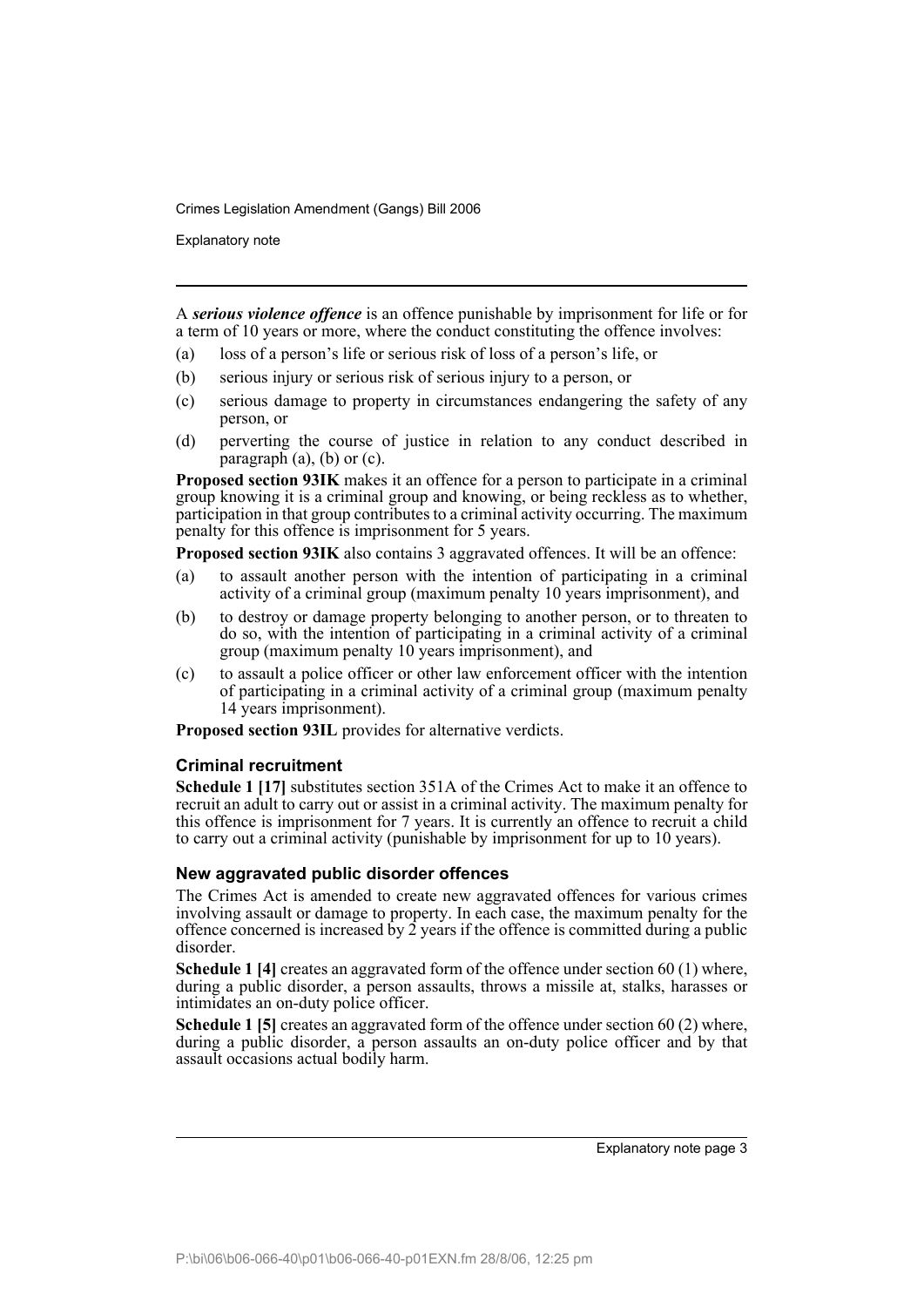Explanatory note

**Schedule 1 [6]** creates an aggravated form of the offence under section 60 (3) where, during a public disorder, a person maliciously wounds or inflicts grievous bodily harm on an on-duty police officer.

**Schedule 1 [10]** creates an aggravated form of the offence under section 93GA (1) where, during a public disorder, a person fires a firearm at a dwelling-house or other building with reckless disregard for the safety of any person.

**Schedule 1 [12]** creates an aggravated form of the offence under section 195 where, during a public disorder, a person maliciously destroys or damages property belonging to another person or to that person and another person.

**Schedule 1 [13]** creates an aggravated form of the offence under section 196 where, during a public disorder, a person maliciously destroys or damages property and by that action causes bodily injury to another person.

**Schedule 1 [14]** creates an aggravated form of the offence under section 197 where, during a public disorder, a person destroys or damages property with the aim of dishonestly making a personal gain or a gain for another person.

**Schedule 1 [15]** creates an aggravated form of the offence under section 199 where a person, during a public disorder and without lawful excuse, makes a threat to another, with the intention of causing that other to fear that the threat would be carried out either:

- (a) to destroy or damage property belonging to that other or to a third person, or
- (b) to destroy or damage the first-mentioned person's own property in a way which that person knows will or is likely to endanger the life of, or to cause bodily injury to, that other or a third person.

**Schedule 1 [16]** creates an aggravated form of the offence under section 200 where a person, during a public disorder, has possession, custody or control of an article with the intention that it should be used maliciously to destroy or damage property belonging to:

(a) some other person, or

(b) the first-mentioned person or the user, or both of them, and some other person. **Schedule 1 [2]** omits the definition of *public disorder* from section 59A. **Schedule 1 [1]** inserts a definition of *public disorder* in section 4 in the same terms as that which was formerly in section 59A. The definition will apply to the new aggravated public disorder offences.

### **Throwing missiles at police officers and other law enforcement officers**

**Schedule 1 [3] and [7]** extend the offences relating to assaulting, stalking, harassing or intimidating a police officer or any other law enforcement officer so it will also be an offence under those provisions to throw a missile at a police officer or any other law enforcement officer.

Explanatory note page 4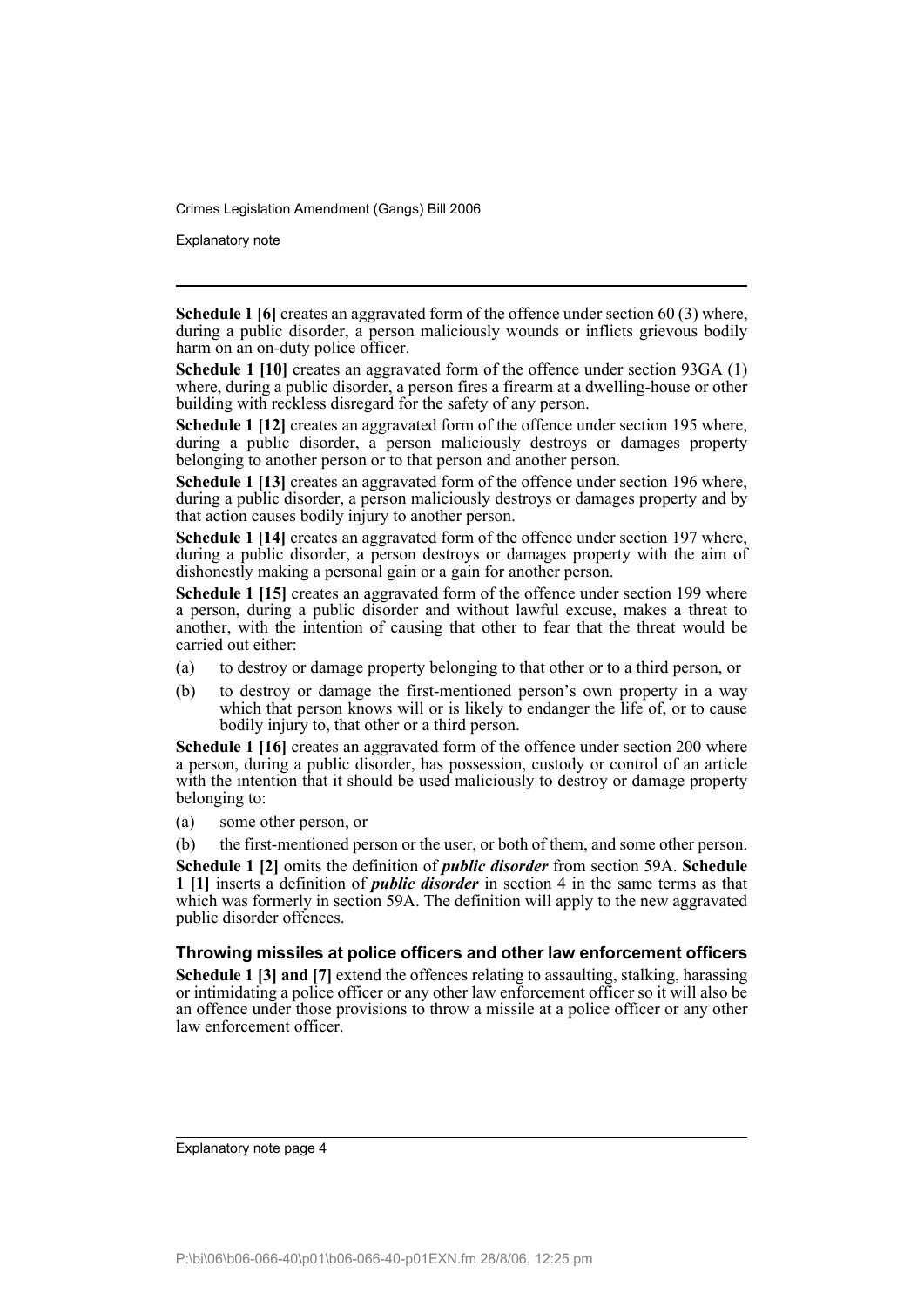Explanatory note

### **Increased penalty for particular offences**

**Schedule 1 [8] and [9]** increase, from 2 years imprisonment to 5 years imprisonment, the maximum penalty for offences involving obtaining personal information about law enforcement officers or their families under sections 60B (2) and 60C of the Crimes Act.

### **Consorting**

**Schedule 1 [18]** amends section 546A of the Crimes Act (Consorting with convicted persons) to allow proceedings for an offence under that section to be commenced up to 12 months after they are alleged to have been committed.

**Schedule 1 [19]** limits the extended limitation period to offences committed after the amendment commences.

### **Schedule 2 Amendment of Law Enforcement (Powers and Responsibilities) Act 2002**

### **Power to disperse groups**

**Schedule 2 [3]** inserts proposed section 87MA into the LEPAR Act to give further powers to police officers to prevent or control public disorders. The proposed section allows a police officer to give a direction to a group of people to disperse immediately in accordance with the following requirements:

- (a) the police officer giving the direction must inform the persons to whom the direction is given that an authorisation has been given under the LEPAR Act,
- (b) the police officer must warn those persons that a refusal or failure to comply with the direction may be an offence.

It is an offence to refuse or fail to comply with such a direction without reasonable excuse.

The power may be exercised only in relation to an area that is the subject of a public disorder authorisation under the LEPAR Act.

**Schedule 2 [4]** makes a consequential amendment.

### **Fortified premises**

**Schedule 2 [5]** inserts a new Part into the LEPAR Act to give police further powers with respect to fortified premises.

**Proposed section 210A** defines *fortification* and *fortification removal order* for the purposes of the Part. A *fortification* is any security measure that involves a structure or device forming part of, or attached to, premises that:

- (a) is intended or designed to prevent or impede police access to the premises, or
- (b) has, or could have, the effect of preventing or impeding police access to the premises and is excessive for the particular type of premises.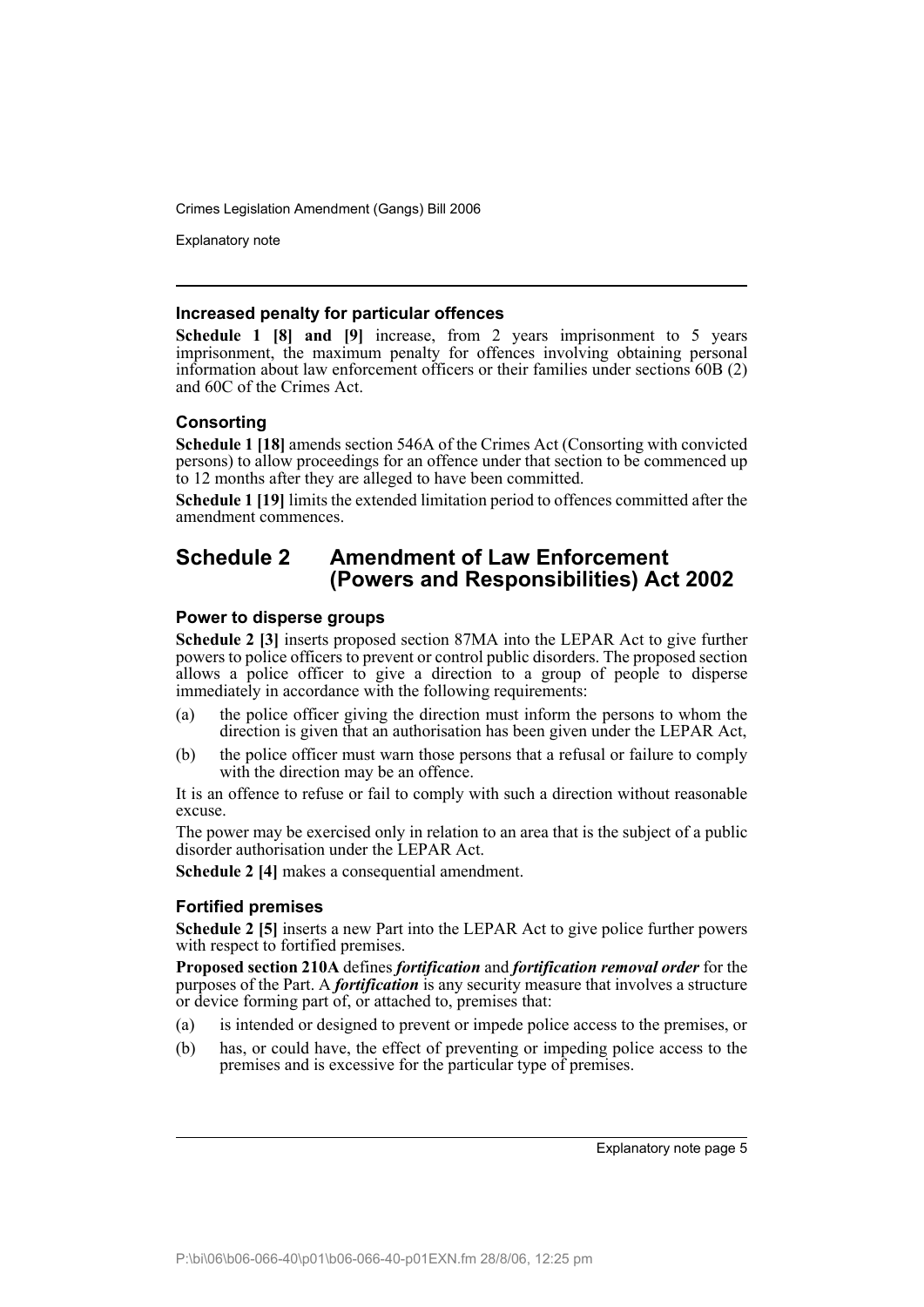Explanatory note

**Proposed section 210B** establishes the scheme for fortification removal orders. The Commissioner of Police may apply to a Local Court for a fortification removal order that directs the owner or occupier of premises to remove or modify specified fortifications within a specified time period. A Local Court may make such an order only if the fortifications have been constructed or put in place in contravention of the *Environmental Planning and Assessment Act 1979* or it is reasonably likely that the premises are being, have been or are likely to be used for purposes related to a serious indictable offence.

**Proposed section 210C** sets out the application process for fortification removal orders.

**Proposed section 210D** describes the enforcement process for fortification removal orders. If fortifications subject to such an order are not removed or modified in accordance with the order, the Commissioner of Police may cause them to be removed or modified in accordance with the order.

**Proposed section 210E** creates an offence for preventing, obstructing or hindering the removal or modification of fortifications in accordance with a fortification removal order.

**Proposed section 210F** states that the Crown is not liable for property damage resulting from the enforcement of a fortification removal order. However, an owner may recover the reasonable costs of property repairs that are necessary due to damage caused by the creation of fortifications or the enforcement of a fortification removal order from the person who caused the fortifications to be constructed or put in place.

**Proposed section 210G** states that the Commissioner of Police may extend or further extend the period for compliance with the fortification removal order on application made by the owner or occupier of the specified premises.

**Proposed section 210H** allows the Commissioner of Police to lodge a withdrawal notice with the Local Court that made the fortification removal order, identifying the relevant order and the relevant premises and stating that the Commissioner has decided not to enforce the order. The order ceases to have effect when the notice is lodged with the Court.

**Proposed section 210I** states that a consent or approval under the *Environmental Planning and Assessment Act 1979* is not required in respect of work required to be carried out to comply with or enforce a fortification removal order.

**Proposed section 210J** allows the Commissioner of Police to delegate a function conferred under the new Part to a Deputy Commissioner of Police or an Assistant Commissioner of Police.

### **Police powers to enter and search premises**

**Schedule 2** [1] provides that, in relation to various warrants granted under the LEPAR Act or other Acts to which the LEPAR Act regime applies, a police officer authorised by the warrant to enter premises may, if it is reasonably necessary to do so for the purpose of entering those premises, disable any alarm, camera or surveillance device at the premises, or pacify a guard dog at the premises.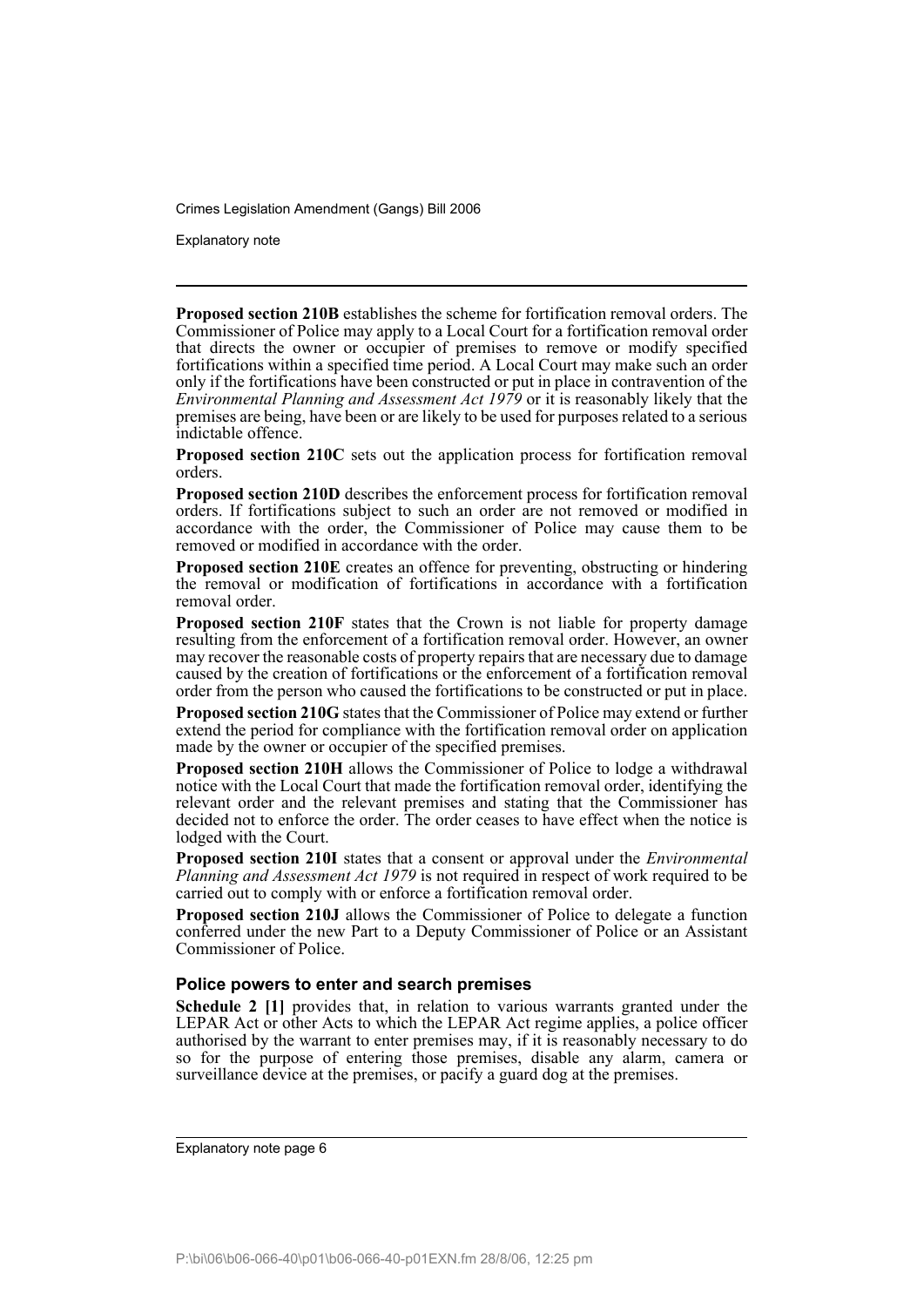Explanatory note

**Schedule 2 [2]** provides that, in relation to various warrants granted under the LEPAR Act or other Acts to which the LEPAR Act regime applies, a police officer authorised by the warrant to search premises may do anything that it is reasonably necessary to do for the purpose of preventing the loss or destruction of, or damage to, any thing connected with an offence that the police officer believes on reasonable grounds to be at those premises, including by blocking drains at or used in connection with those premises.

### **Miscellaneous**

**Schedule 2 [6]** amends clause 1 of Schedule 5 to enable savings and transitional regulations to be made in relation to the proposed Act.

## **Schedule 3 Consequential amendment of other Acts**

### **Amendment of Criminal Procedure Act 1986**

**Schedule 3.1** amends the *Criminal Procedure Act 1986* as a consequence of the amendments to the Crimes Act, to allow some of the new offences to be dealt with summarily in certain circumstances.

### **Amendment of Local Courts Act 1982**

**Schedule 3.2** makes it clear that Part 6 of the *Local Courts Act 1982* (which sets out procedures for application proceedings in Local Courts) applies to applications for fortification removal orders under the proposed amendments to the LEPAR Act.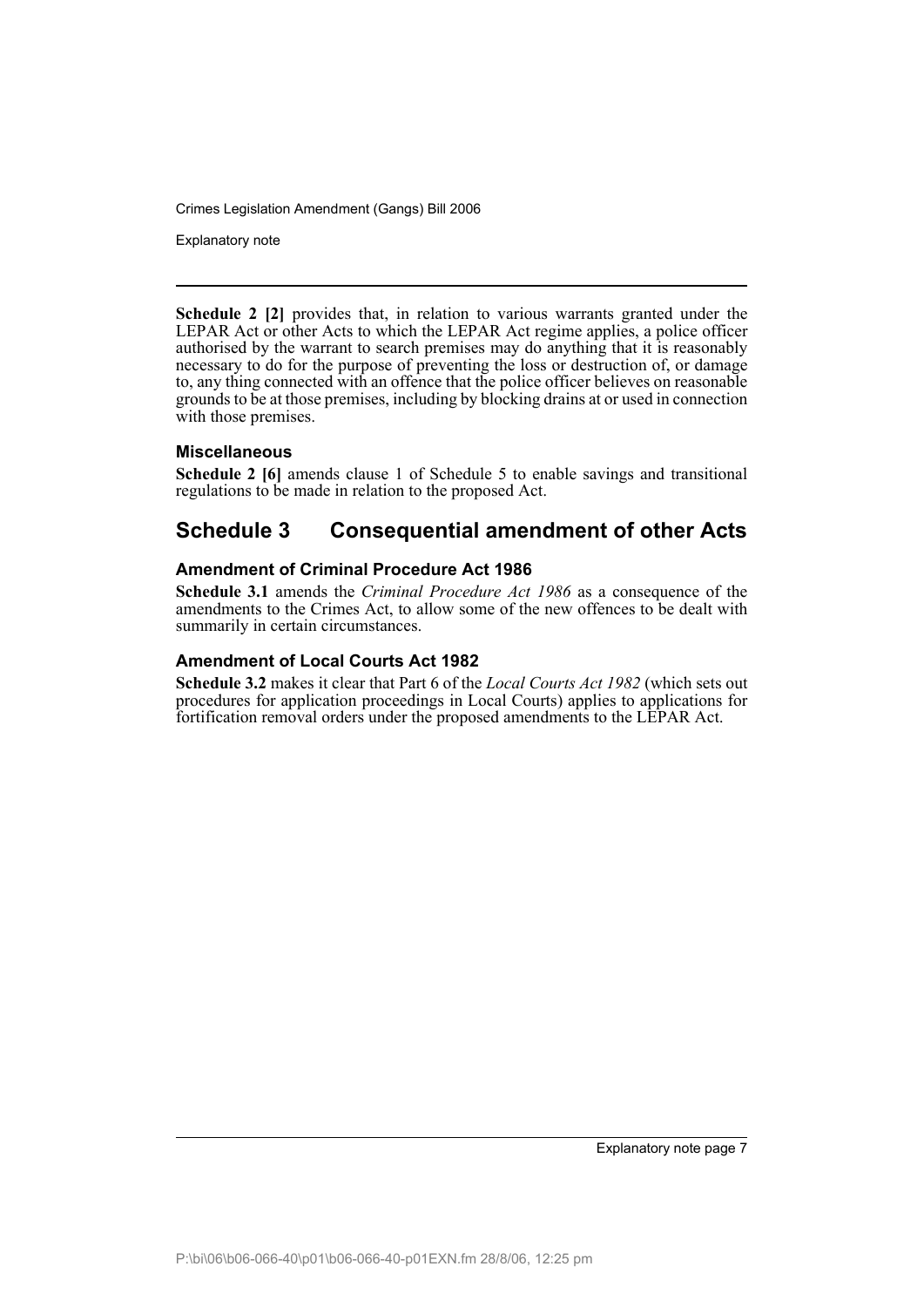Explanatory note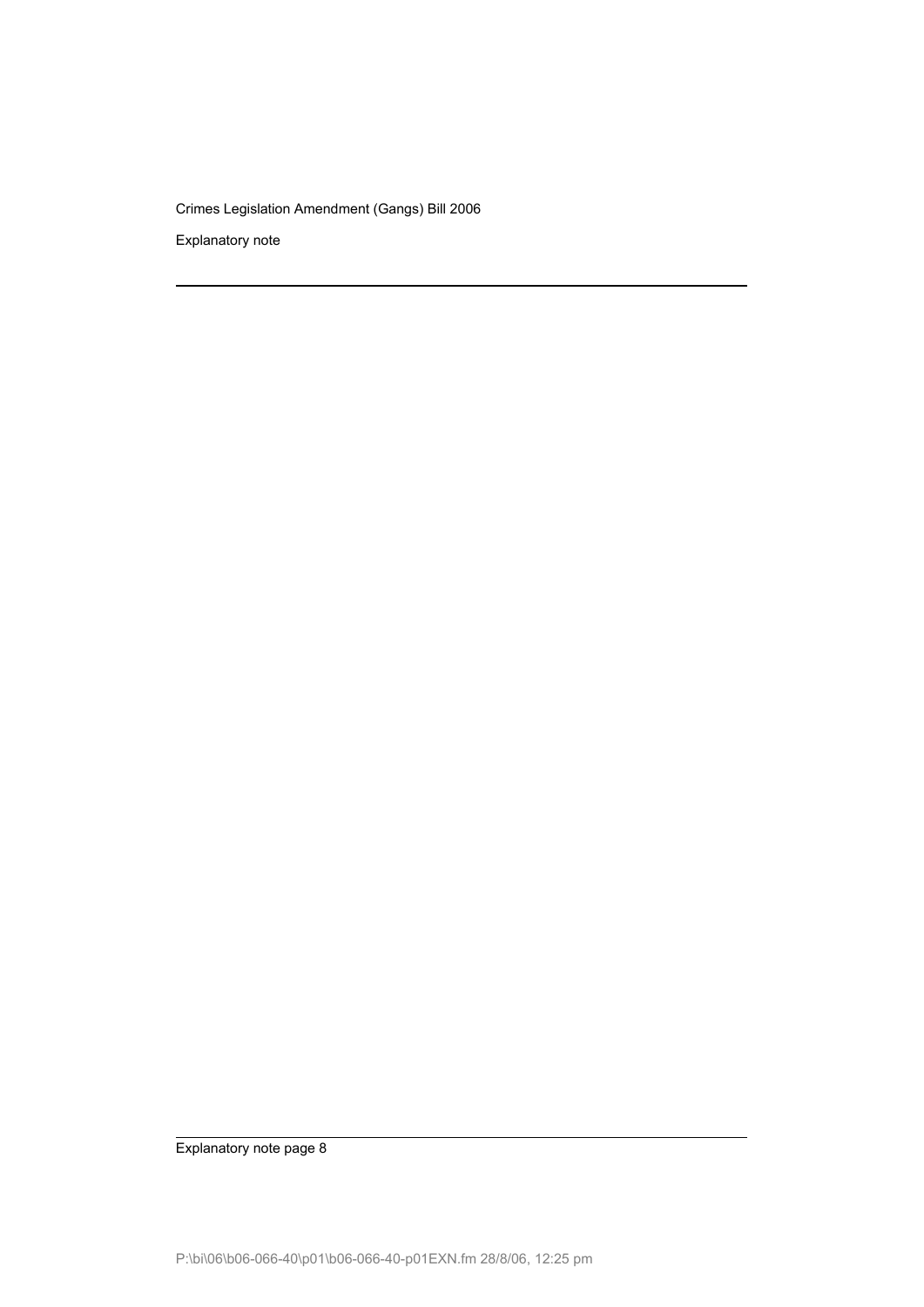First print



New South Wales

# **Crimes Legislation Amendment (Gangs) Bill 2006**

## **Contents**

|            |                                                                               | Page |
|------------|-------------------------------------------------------------------------------|------|
|            | Name of Act                                                                   |      |
| 2          | Commencement                                                                  |      |
| 3          | Amendment of Crimes Act 1900 No 40                                            | 2    |
| 4          | Amendment of Law Enforcement (Powers and<br>Responsibilities) Act 2002 No 103 | 2    |
| 5          | Consequential amendment of other Acts                                         | 2    |
| 6          | Repeal of Act                                                                 | 2    |
| Schedule 1 | Amendment of Crimes Act 1900                                                  | 3    |
| Schedule 2 | Amendment of Law Enforcement (Powers and                                      |      |
|            | Responsibilities) Act 2002                                                    | 9    |
| Schedule 3 | Consequential amendment of other Acts                                         | 15   |

b06-066-40.p01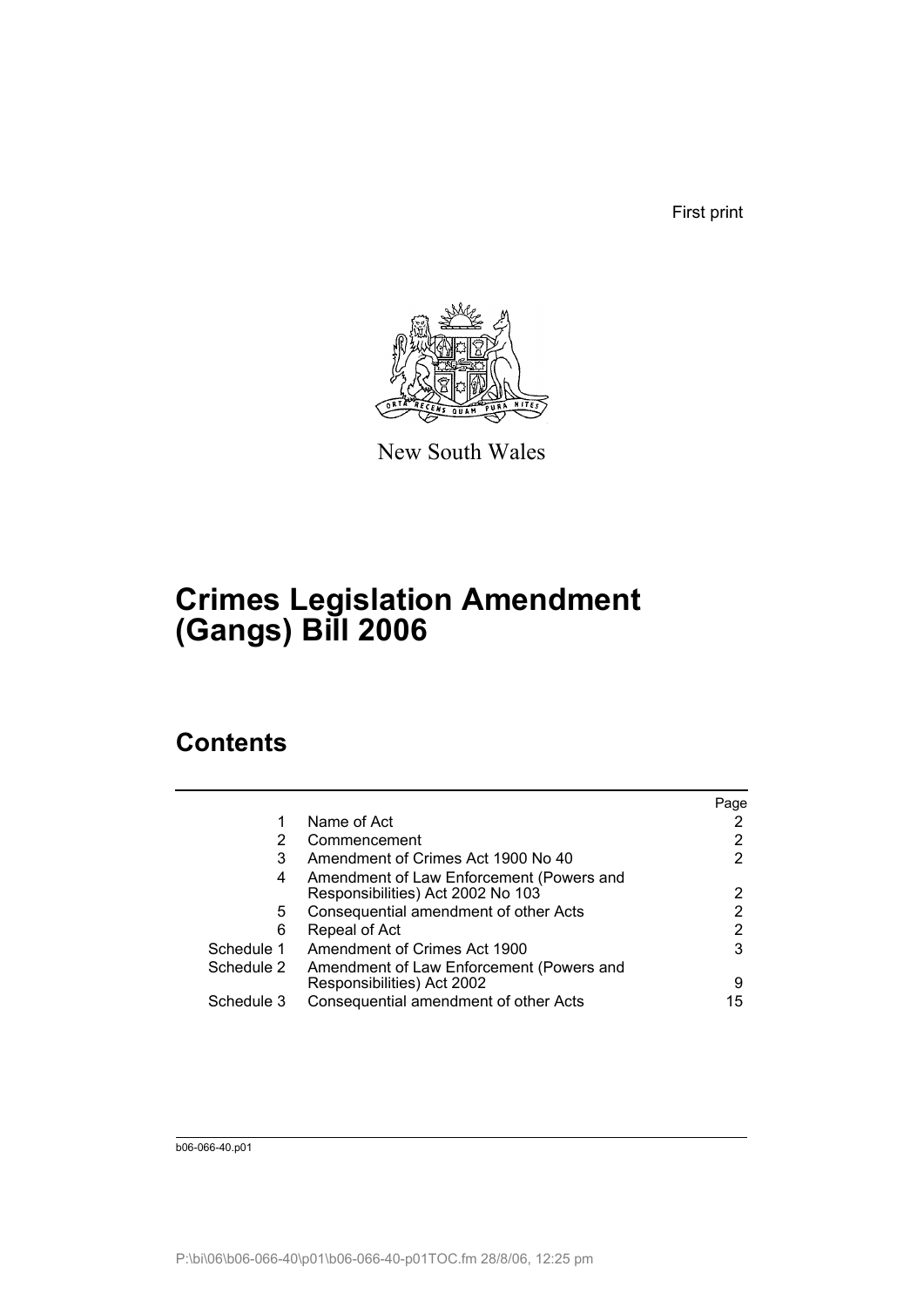Contents

Page

Contents page 2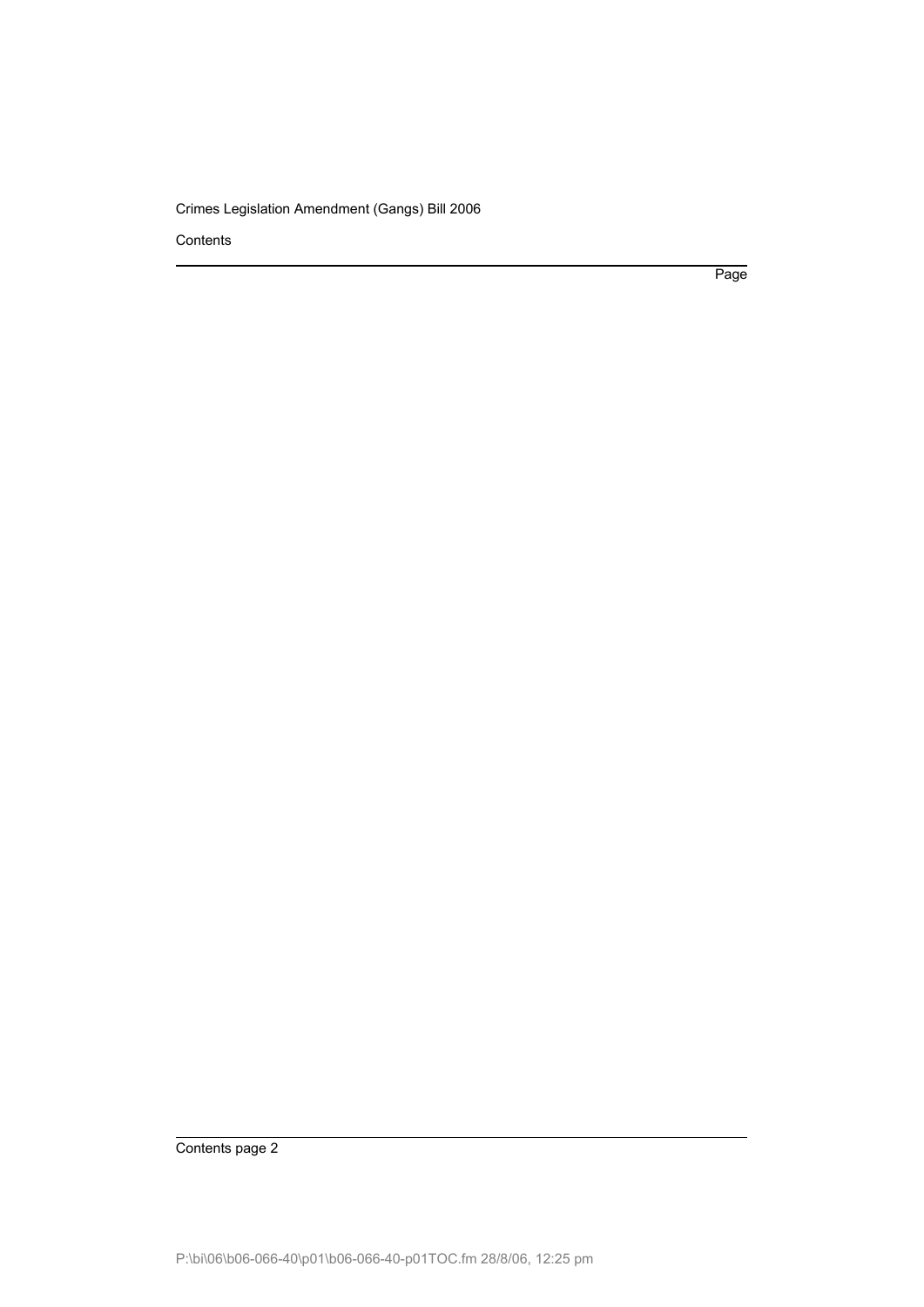

New South Wales

# **Crimes Legislation Amendment (Gangs) Bill 2006**

No , 2006

## **A Bill for**

An Act to amend the *Crimes Act 1900* and the *Law Enforcement (Powers and Responsibilities) Act 2002* to make further provision with respect to organised criminal groups and public disorder; and for other purposes.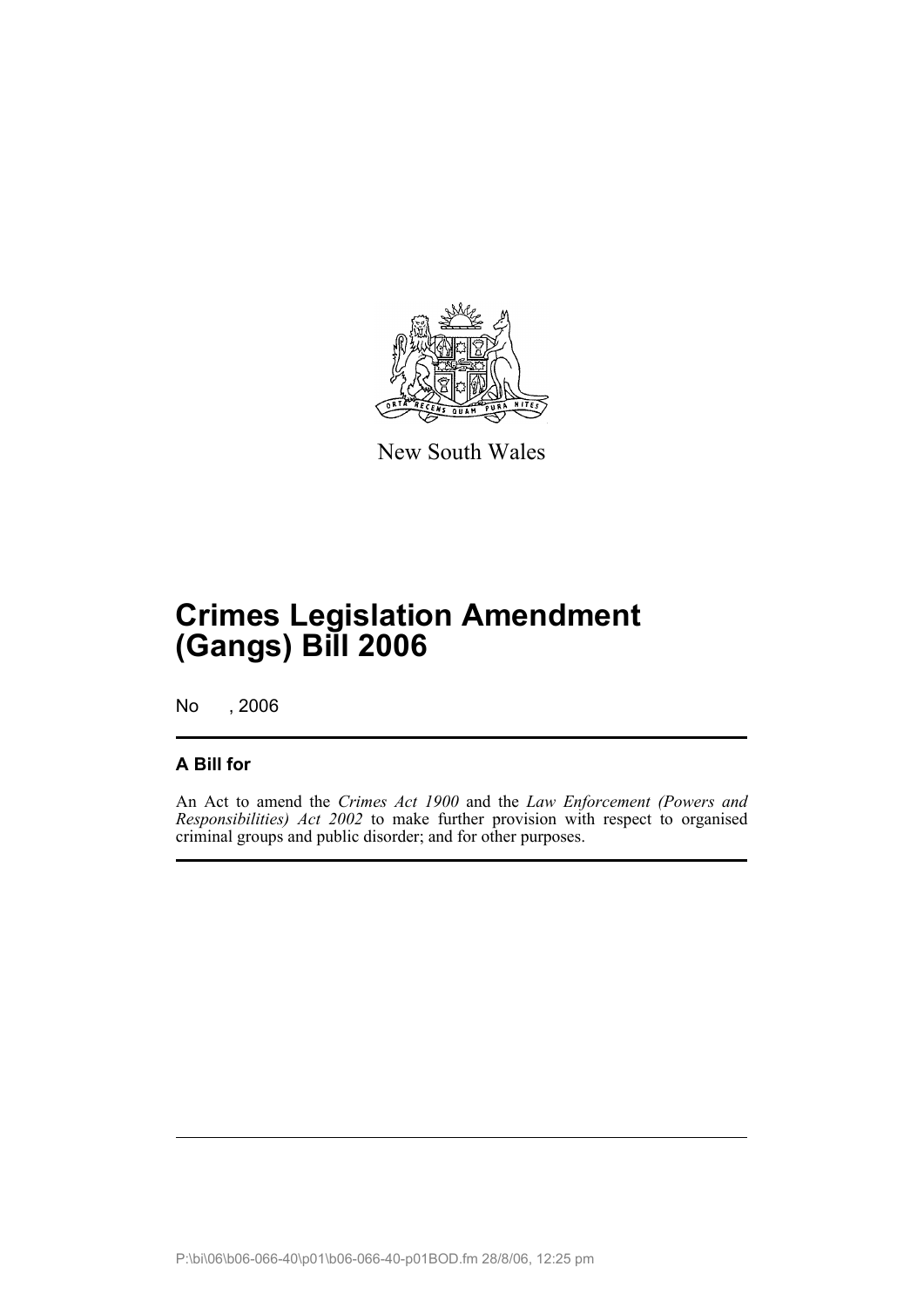<span id="page-11-5"></span><span id="page-11-4"></span><span id="page-11-3"></span><span id="page-11-2"></span><span id="page-11-1"></span><span id="page-11-0"></span>

|              |               | The Legislature of New South Wales enacts:                                                                                                                | 1              |
|--------------|---------------|-----------------------------------------------------------------------------------------------------------------------------------------------------------|----------------|
| 1            |               | <b>Name of Act</b>                                                                                                                                        | 2              |
|              |               | This Act is the Crimes Legislation Amendment (Gangs) Act 2006.                                                                                            | 3              |
| $\mathbf{2}$ |               | Commencement                                                                                                                                              | $\overline{4}$ |
|              |               | This Act commences on a day or days to be appointed by proclamation.                                                                                      | 5              |
| 3            |               | <b>Amendment of Crimes Act 1900 No 40</b>                                                                                                                 | 6              |
|              |               | The <i>Crimes Act 1900</i> is amended as set out in Schedule 1.                                                                                           | $\overline{7}$ |
| 4            | <b>No 103</b> | Amendment of Law Enforcement (Powers and Responsibilities) Act 2002                                                                                       | 8<br>9         |
|              |               | The Law Enforcement (Powers and Responsibilities) Act 2002 is<br>amended as set out in Schedule 2.                                                        | 10<br>11       |
| 5            |               | <b>Consequential amendment of other Acts</b>                                                                                                              | 12             |
|              |               | The Acts specified in Schedule 3 are amended as set out in that<br>Schedule.                                                                              | 13<br>14       |
| 6            |               | <b>Repeal of Act</b>                                                                                                                                      | 15             |
|              | (1)           | This Act is repealed on the day following the day on which all of the<br>provisions of this Act have commenced.                                           | 16<br>17       |
|              | (2)           | The repeal of this Act does not, because of the operation of section 30<br>of the <i>Interpretation Act 1987</i> , affect any amendment made by this Act. | 18<br>19       |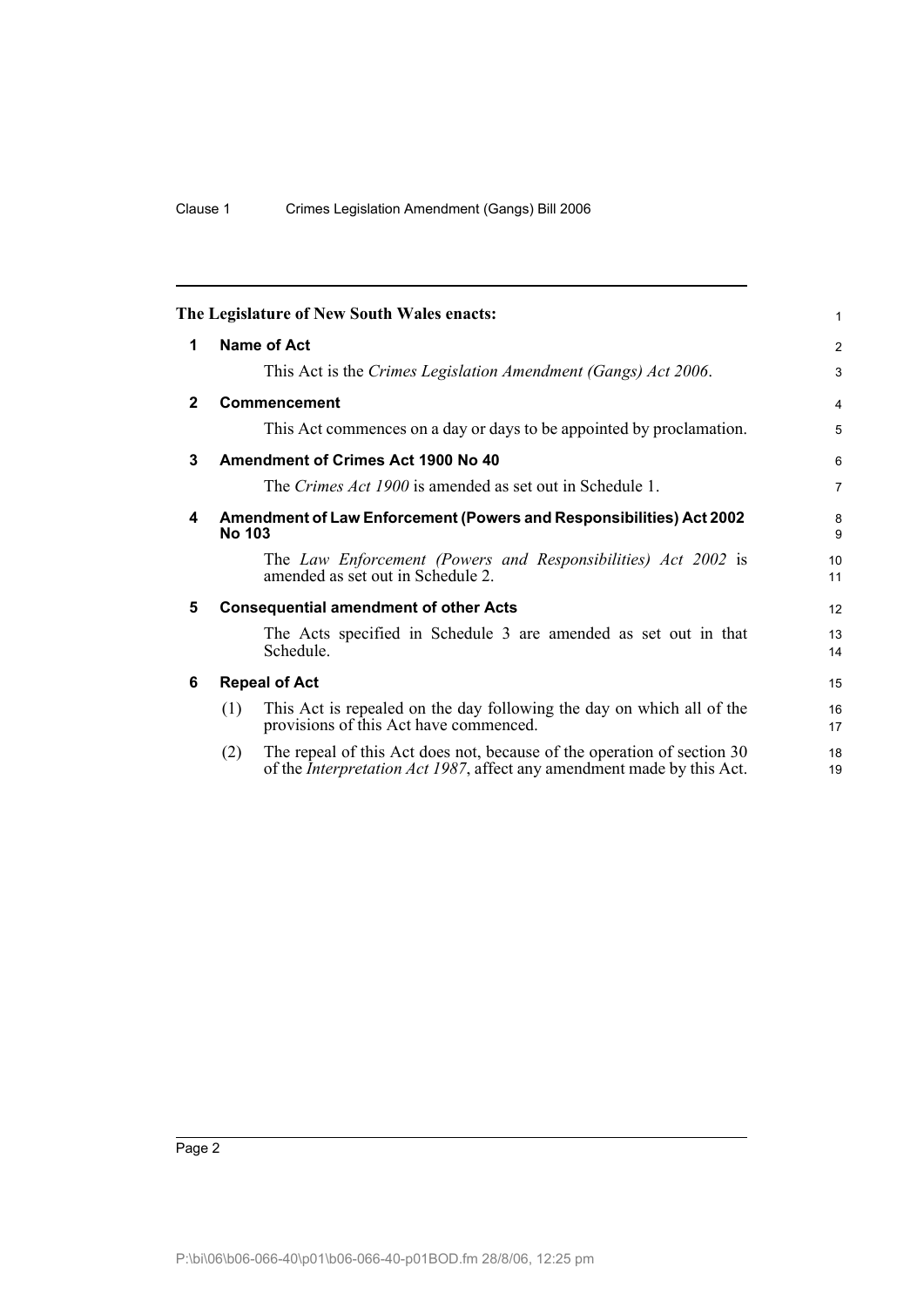Amendment of Crimes Act 1900 Schedule 1

<span id="page-12-0"></span>

|     | <b>Schedule 1</b>            | <b>Amendment of Crimes Act 1900</b>                                                                                                                                                                                                                                                      | $\mathbf{1}$                       |
|-----|------------------------------|------------------------------------------------------------------------------------------------------------------------------------------------------------------------------------------------------------------------------------------------------------------------------------------|------------------------------------|
|     |                              | (Section 3)                                                                                                                                                                                                                                                                              | $\overline{2}$                     |
| [1] | <b>Section 4 Definitions</b> |                                                                                                                                                                                                                                                                                          | 3                                  |
|     |                              | Insert in alphabetical order in section $4(1)$ :<br><b>Public disorder</b> means a riot or other civil disturbance that gives<br>rise to a serious risk to public safety, whether at a single location<br>or resulting from a series of incidents in the same or different<br>locations. | 4<br>5<br>6<br>$\overline{7}$<br>8 |
| [2] |                              | Section 59A Assault during public disorder                                                                                                                                                                                                                                               | 9                                  |
|     | Omit section 59A (3).        |                                                                                                                                                                                                                                                                                          | 10                                 |
| [3] |                              | Section 60 Assault and other actions against police officers                                                                                                                                                                                                                             | 11                                 |
|     |                              | Insert "throws a missile at," after "assaults," in section 60 (1).                                                                                                                                                                                                                       | 12                                 |
| [4] | Section 60 (1A)              |                                                                                                                                                                                                                                                                                          | 13                                 |
|     |                              | Insert after section $60$ (1):                                                                                                                                                                                                                                                           | 14                                 |
|     | (1A)                         | A person who, during a public disorder, assaults, throws a missile<br>at, stalks, harasses or intimidates a police officer while in the<br>execution of the officer's duty, although no actual bodily harm is<br>occasioned to the officer, is liable to imprisonment for 7 years.       | 15<br>16<br>17<br>18               |
| [5] | Section 60 (2A)              |                                                                                                                                                                                                                                                                                          | 19                                 |
|     |                              | Insert after section $60(2)$ :                                                                                                                                                                                                                                                           | 20                                 |
|     | (2A)                         | A person who, during a public disorder, assaults a police officer<br>while in the execution of the officer's duty, and by the assault<br>occasions actual bodily harm, is liable to imprisonment for 9<br>years.                                                                         | 21<br>22<br>23<br>24               |
| [6] | Section 60 (3A)              |                                                                                                                                                                                                                                                                                          | 25                                 |
|     |                              | Insert after section $60(3)$ :                                                                                                                                                                                                                                                           | 26                                 |
|     | (3A)                         | A person who, maliciously by any means, and during a public<br>disorder:                                                                                                                                                                                                                 | 27<br>28                           |
|     |                              | wounds a police officer, or<br>(a)                                                                                                                                                                                                                                                       | 29                                 |
|     |                              | inflicts grievous bodily harm on a police officer,<br>(b)<br>while in the execution of the officer's duty is liable to<br>imprisonment for 14 years.                                                                                                                                     | 30<br>31<br>32                     |

Page 3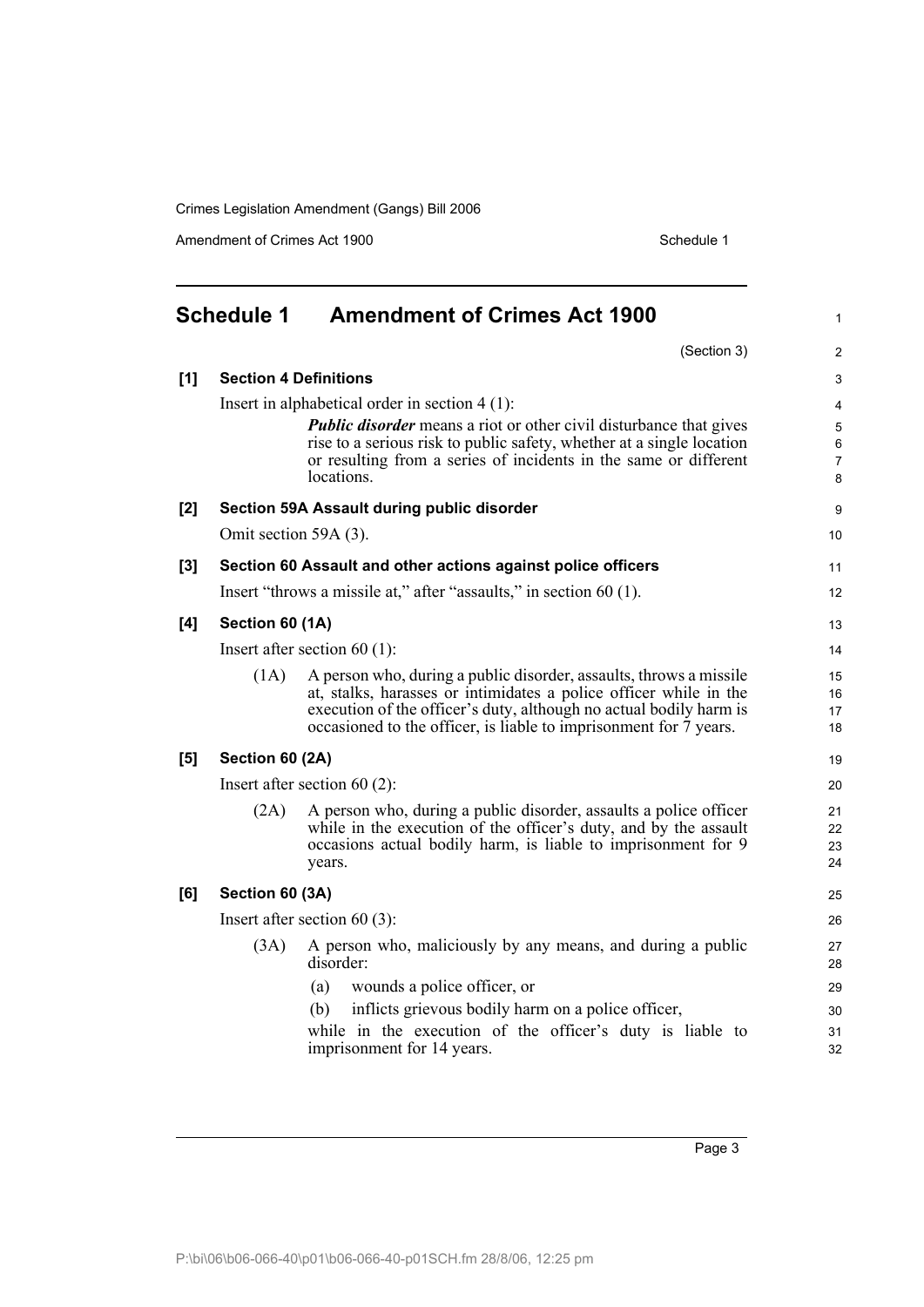Schedule 1 Amendment of Crimes Act 1900

| [7]    |          |      | Section 60A Assault and other actions against law enforcement officers<br>(other than police officers)                                                                                                               | 1<br>$\overline{2}$  |
|--------|----------|------|----------------------------------------------------------------------------------------------------------------------------------------------------------------------------------------------------------------------|----------------------|
|        |          |      | Insert "throws a missile at," after "assaults," in section 60A (1).                                                                                                                                                  | 3                    |
| [8]    |          |      | Section 60B Actions against third parties connected with law<br>enforcement officers                                                                                                                                 | 4<br>5               |
|        |          |      | Omit "imprisonment for 2 years" from section 60B (2).                                                                                                                                                                | 6                    |
|        |          |      | Insert instead "imprisonment for 5 years".                                                                                                                                                                           | $\overline{7}$       |
| [9]    | officers |      | Section 60C Obtaining of personal information about law enforcement                                                                                                                                                  | 8<br>9               |
|        |          |      | Omit "imprisonment for 2 years". Insert instead "imprisonment for 5 years".                                                                                                                                          | 10                   |
| $[10]$ |          |      | Section 93GA Firing at dwelling-houses or buildings                                                                                                                                                                  | 11                   |
|        |          |      | Insert after section 93GA (1):                                                                                                                                                                                       | 12                   |
|        |          | (1A) | A person who, during a public disorder, fires a firearm at a<br>dwelling-house or other building with reckless disregard for the<br>safety of any person is liable to imprisonment for 16 years.                     | 13<br>14<br>15       |
| $[11]$ | Part 3E  |      |                                                                                                                                                                                                                      | 16                   |
|        |          |      | Insert after Part 3D:                                                                                                                                                                                                | 17                   |
|        |          |      | Part 3E Participation in criminal groups                                                                                                                                                                             | 18                   |
|        | 93IJ     |      | <b>Definitions</b>                                                                                                                                                                                                   | 19                   |
|        |          | (1)  | In this Part:                                                                                                                                                                                                        | 20                   |
|        |          |      | <i>criminal group</i> means a group of 3 or more people who have as<br>their objective or one of their objectives:                                                                                                   | 21<br>22             |
|        |          |      | obtaining material benefits from conduct that constitutes a<br>(a)<br>serious indictable offence, or                                                                                                                 | 23<br>24             |
|        |          |      | obtaining material benefits from conduct engaged in<br>(b)<br>outside New South Wales (including outside Australia)<br>that, if it occurred in New South Wales, would constitute a<br>serious indictable offence, or | 25<br>26<br>27<br>28 |
|        |          |      | committing serious violence offences, or<br>(c)                                                                                                                                                                      | 29                   |
|        |          |      | (d)<br>engaging in conduct outside New South Wales (including<br>outside Australia) that, if it occurred in New South Wales,<br>would constitute a serious violence offence.                                         | 30<br>31<br>32       |
|        |          |      | law enforcement officer has the same meaning as it has in<br>Division 8A of Part 3.                                                                                                                                  | 33<br>34             |
|        |          |      |                                                                                                                                                                                                                      |                      |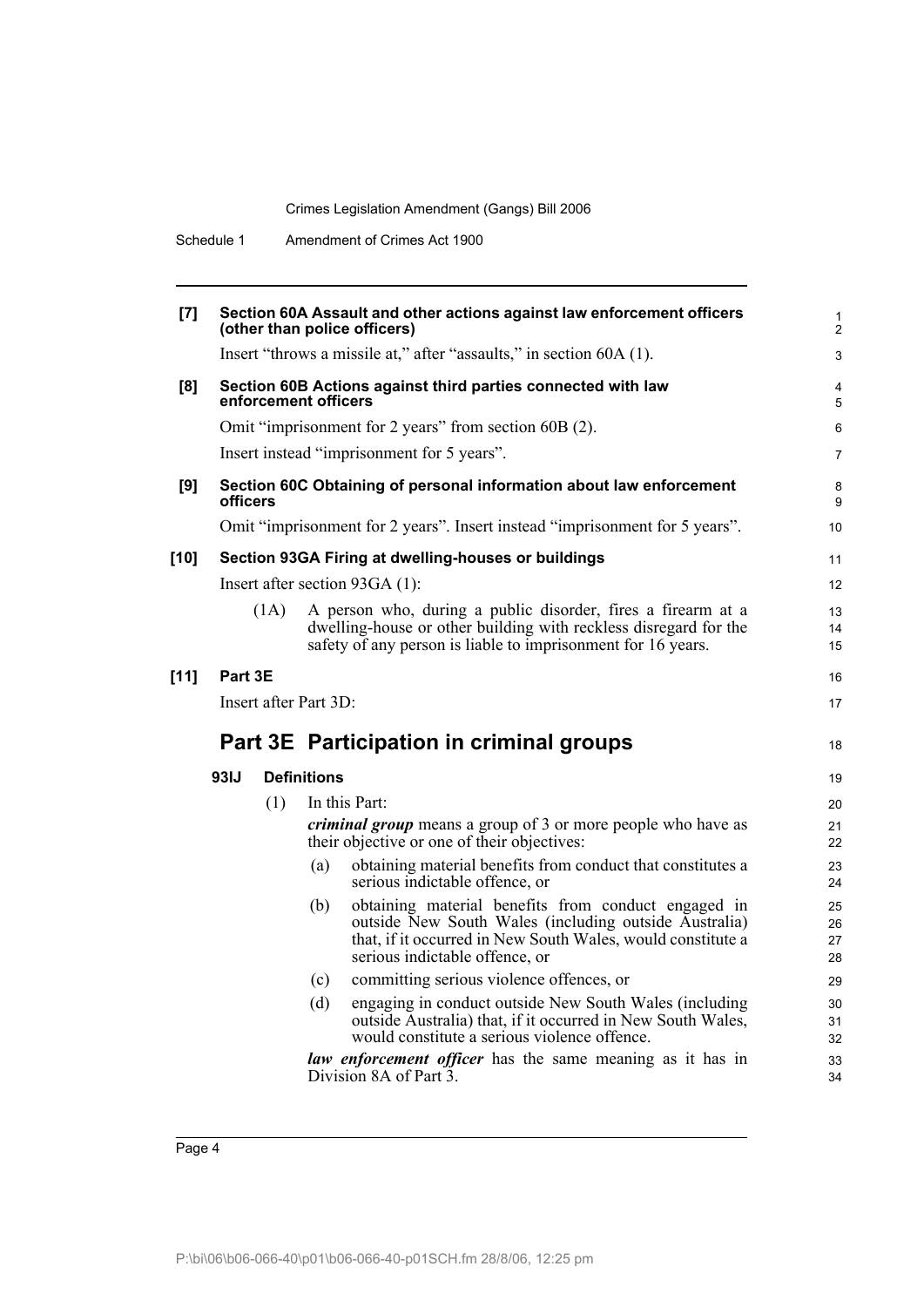Amendment of Crimes Act 1900 New York 1900 New York 1900 New York 1900 Schedule 1

*serious violence offence* means an offence punishable by imprisonment for life or for a term of 10 years or more, where the conduct constituting the offence involves: (a) loss of a person's life or serious risk of loss of a person's life, or (b) serious injury to a person or serious risk of serious injury to a person, or (c) serious damage to property in circumstances endangering the safety of any person, or (d) perverting the course of justice (within the meaning of Part 7) in relation to any conduct that, if proved, would constitute a serious violence offence as referred to in paragraph  $(a)$ ,  $(b)$  or  $(c)$ . (2) A group of people is capable of being a criminal group for the purposes of this Part whether or not: (a) any of them are subordinates or employees of others, or (b) only some of the people involved in the group are involved in planning, organising or carrying out any particular activity, or (c) its membership changes from time to time. **93IK Participation in criminal groups** (1) A person who participates in a criminal group: (a) knowing that it is a criminal group, and (b) knowing, or being reckless as to whether, his or her participation in that group contributes to the occurrence of any criminal activity, is guilty of an offence. Maximum penalty: Imprisonment for 5 years. (2) A person who assaults another person, intending by that action to participate in any criminal activity of a criminal group, is guilty of an offence. Maximum penalty: Imprisonment for 10 years. (3) A person who destroys or damages property belonging to another person, or threatens to destroy or damage property belonging to another person, intending by that action to participate in any criminal activity of a criminal group, is guilty of an offence. Maximum penalty: Imprisonment for 10 years. 1  $\overline{2}$ 3 4 5 6 7 8 9 10 11 12 13 14 15 16 17 18 19 20 21 22 23 24 25 26 27 28 29  $30$ 31 32 33  $34$ 35 36 37

Page 5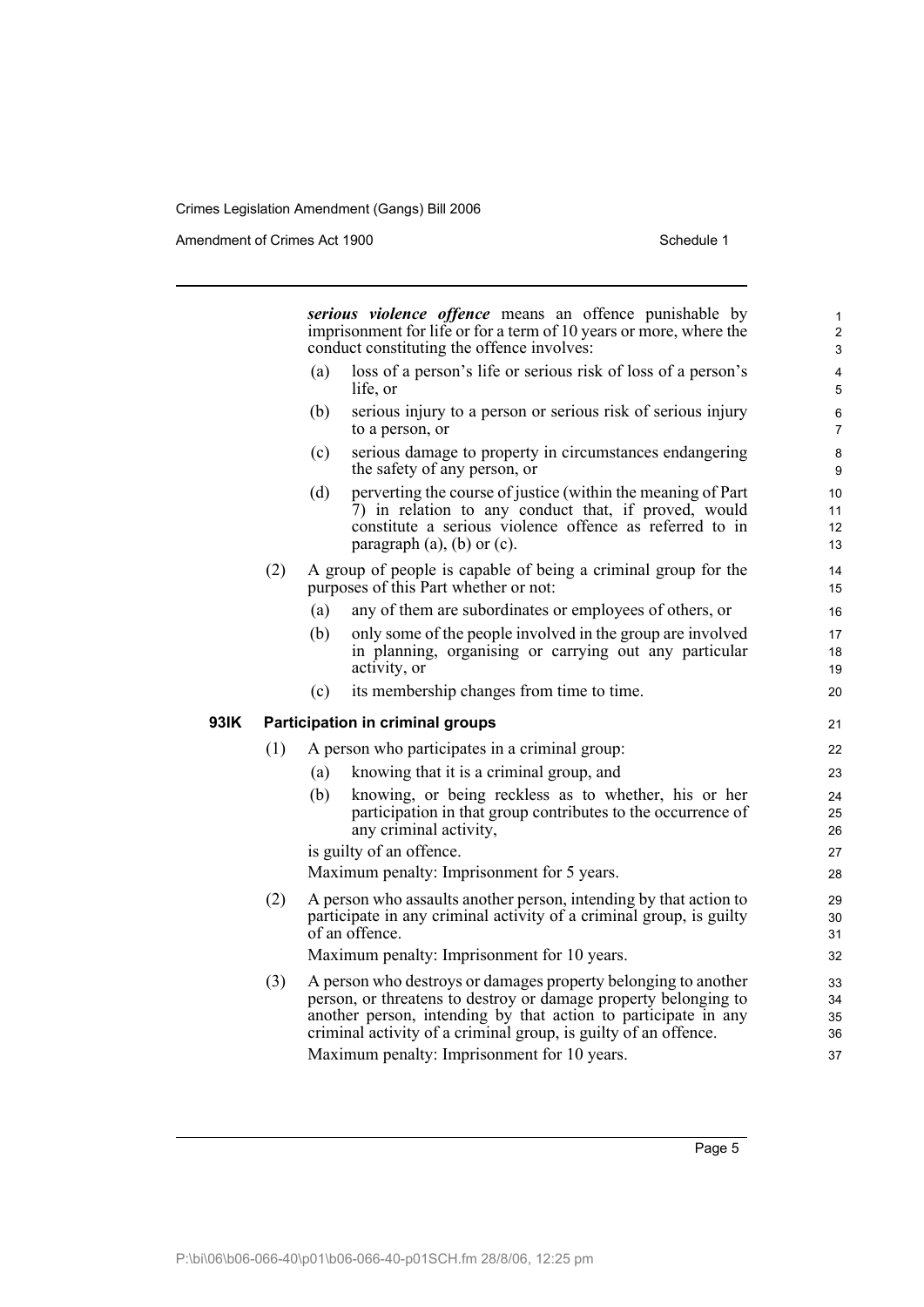Schedule 1 Amendment of Crimes Act 1900

|        |      | (4)             |     | A person who assaults a law enforcement officer while in the<br>execution of the officer's duty, intending by that action to<br>participate in any criminal activity of a criminal group, is guilty<br>of an offence.<br>Maximum penalty: Imprisonment for 14 years.                                                                                                                                                                | 1<br>2<br>3<br>4<br>5               |
|--------|------|-----------------|-----|-------------------------------------------------------------------------------------------------------------------------------------------------------------------------------------------------------------------------------------------------------------------------------------------------------------------------------------------------------------------------------------------------------------------------------------|-------------------------------------|
|        |      | (5)             |     | For the purposes of this section, an action is taken to be carried<br>out in relation to a law enforcement officer while in the execution<br>of the officer's duty, even though the law enforcement officer is<br>not on duty at the time, if it is carried out:                                                                                                                                                                    | 6<br>$\overline{7}$<br>$\bf 8$<br>9 |
|        |      |                 | (a) | as a consequence of, or in retaliation for, actions<br>undertaken by that law enforcement officer in the<br>execution of the officer's duty, or                                                                                                                                                                                                                                                                                     | 10<br>11<br>12                      |
|        |      |                 | (b) | because the officer is a law enforcement officer.                                                                                                                                                                                                                                                                                                                                                                                   | 13                                  |
|        | 93IL |                 |     | <b>Alternative verdicts</b>                                                                                                                                                                                                                                                                                                                                                                                                         | 14                                  |
|        |      |                 |     | If, on the trial of a person for an offence under section $93IK(2)$ ,<br>$(3)$ or $(4)$ , the jury is not satisfied that the accused is guilty of the<br>offence charged but is satisfied that the accused is guilty of an<br>offence under section 93IK (1), it may find the accused not guilty<br>of the offence charged but guilty of an offence under section<br>93IK (1), and the accused is liable to punishment accordingly. | 15<br>16<br>17<br>18<br>19<br>20    |
| $[12]$ |      |                 |     | Section 195 Maliciously destroying or damaging property                                                                                                                                                                                                                                                                                                                                                                             | 21                                  |
|        |      |                 |     | Insert at the end of section 195:                                                                                                                                                                                                                                                                                                                                                                                                   | 22                                  |
|        |      | (2)             |     | A person who, during a public disorder, maliciously destroys or<br>damages property belonging to another or to that person and<br>another is liable:                                                                                                                                                                                                                                                                                | 23<br>24<br>25                      |
|        |      |                 | (a) | to imprisonment for 7 years, or                                                                                                                                                                                                                                                                                                                                                                                                     | 26                                  |
|        |      |                 | (b) | if the destruction or damage is caused by means of fire or<br>explosives, to imprisonment for 12 years.                                                                                                                                                                                                                                                                                                                             | 27<br>28                            |
| [13]   |      | injure a person |     | Section 196 Maliciously destroying or damaging property with intent to                                                                                                                                                                                                                                                                                                                                                              | 29<br>30                            |
|        |      |                 |     | Insert at the end of section 196:                                                                                                                                                                                                                                                                                                                                                                                                   | 31                                  |
|        |      | (2)             |     | A person who, during a public disorder, maliciously destroys or<br>damages property, intending by the destruction or damage to<br>cause bodily injury to another, is liable:                                                                                                                                                                                                                                                        | 32<br>33<br>34                      |
|        |      |                 | (a) | to imprisonment for 9 years, or                                                                                                                                                                                                                                                                                                                                                                                                     | 35                                  |
|        |      |                 | (b) | if the destruction or damage is caused by means of fire or<br>explosives, to imprisonment for 16 years.                                                                                                                                                                                                                                                                                                                             | 36<br>37                            |
|        |      |                 |     |                                                                                                                                                                                                                                                                                                                                                                                                                                     |                                     |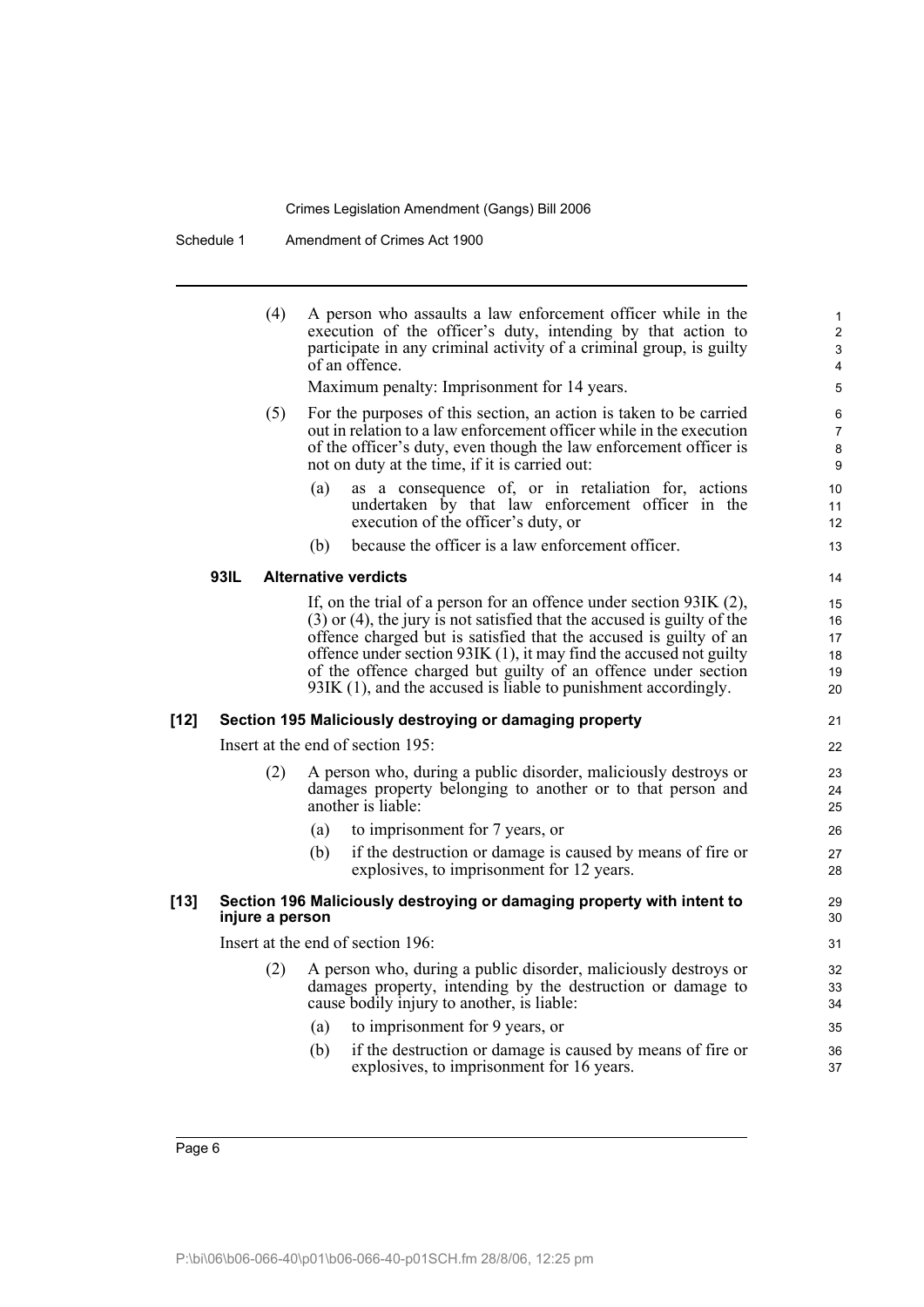Amendment of Crimes Act 1900 Schedule 1

| $[14]$ |     | Section 197 Dishonestly destroying or damaging property                                                                                                                                                                | 1                    |
|--------|-----|------------------------------------------------------------------------------------------------------------------------------------------------------------------------------------------------------------------------|----------------------|
|        |     | Insert at the end of section 197:                                                                                                                                                                                      | $\overline{2}$       |
|        | (2) | A person who, during a public disorder, dishonestly, with a view<br>to making a gain for that person or another, destroys or damages<br>property is liable:                                                            | 3<br>4<br>5          |
|        |     | (a)<br>to imprisonment for 9 years, or                                                                                                                                                                                 | 6                    |
|        |     | (b)<br>if the destruction or damage is caused by means of fire or<br>explosives, to imprisonment for 16 years.                                                                                                         | $\overline{7}$<br>8  |
| $[15]$ |     | Section 199 Threatening to destroy or damage property                                                                                                                                                                  | 9                    |
|        |     | Insert at the end of section 199:                                                                                                                                                                                      | 10                   |
|        | (2) | A person who, during a public disorder and without lawful<br>excuse, makes a threat to another, with the intention of causing<br>that other to fear that the threat would be carried out:                              | 11<br>12<br>13       |
|        |     | to destroy or damage property belonging to that other or to<br>(a)<br>a third person, or                                                                                                                               | 14<br>15             |
|        |     | (b)<br>to destroy or damage the first-mentioned person's own<br>property in a way which that person knows will or is likely<br>to endanger the life of, or to cause bodily injury to, that<br>other or a third person, | 16<br>17<br>18<br>19 |
|        |     | is liable to imprisonment for 7 years.                                                                                                                                                                                 | 20                   |
| $[16]$ |     | Section 200 Possession etc of explosive or other article with intent to<br>destroy or damage property                                                                                                                  | 21<br>22             |
|        |     | Insert at the end of section 200:                                                                                                                                                                                      | 23                   |
|        | (2) | A person who, during a public disorder, has possession, custody<br>or control of an article with the intention that it should be used<br>maliciously to destroy or damage property belonging to:                       | 24<br>25<br>26       |
|        |     | (a)<br>some other person, or                                                                                                                                                                                           | 27                   |
|        |     | (b)<br>the first-mentioned person or the user, or both of them, and<br>some other person,                                                                                                                              | 28<br>29             |
|        |     | is liable (if the article is an explosive) to imprisonment for 9 years<br>or (if the article is not an explosive) to imprisonment for 5 years.                                                                         | 30<br>31             |

Page 7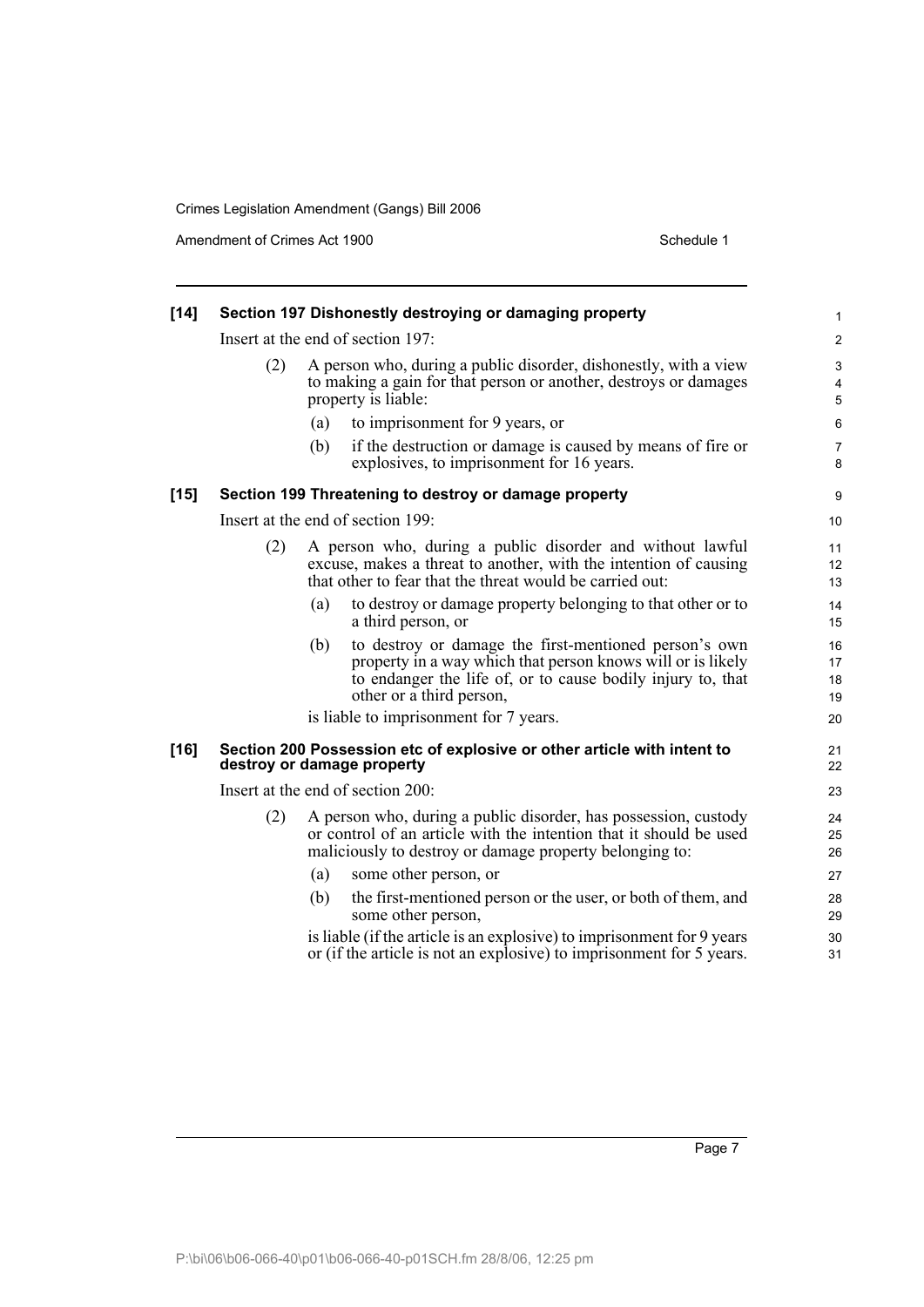Schedule 1 Amendment of Crimes Act 1900

| $[17]$ |             | <b>Section 351A</b> |                                                                                                                                                                                                                                                  | $\mathbf{1}$                                         |
|--------|-------------|---------------------|--------------------------------------------------------------------------------------------------------------------------------------------------------------------------------------------------------------------------------------------------|------------------------------------------------------|
|        |             |                     | Omit the section. Insert instead:                                                                                                                                                                                                                | $\overline{2}$                                       |
|        | 351A        |                     | Recruiting persons to engage in criminal activity                                                                                                                                                                                                | 3                                                    |
|        |             | (1)                 | A person (not being a child) who recruits another person to carry<br>out or assist in carrying out a criminal activity is guilty of an<br>offence.<br>Maximum penalty: Imprisonment for 7 years.                                                 | $\overline{4}$<br>$\mathbf 5$<br>6<br>$\overline{7}$ |
|        |             | (2)                 | A person (not being a child) who recruits a child to carry out or<br>assist in carrying out a criminal activity is guilty of an offence.<br>Maximum penalty: Imprisonment for 10 years.                                                          | 8<br>9<br>10                                         |
|        |             | (3)                 | In this section:<br><i>child</i> means a person under the age of 18 years.<br><i>criminal activity</i> means conduct that constitutes a serious<br>indictable offence.<br><i>recruit</i> means counsel, procure, solicit, incite or induce.      | 11<br>12<br>13<br>14<br>15                           |
| $[18]$ |             |                     | <b>Section 546A Consorting with convicted persons</b>                                                                                                                                                                                            | 16                                                   |
|        |             |                     | Insert at the end of section 546A:                                                                                                                                                                                                               | 17                                                   |
|        |             | (2)                 | Proceedings for an offence against this section may be<br>commenced at any time within 12 months after the date of<br>commission of the offence.                                                                                                 | 18<br>19<br>20                                       |
| $[19]$ |             |                     | <b>Eleventh Schedule Savings and transitional provisions</b>                                                                                                                                                                                     | 21                                                   |
|        | numbers):   |                     | Insert at the end of the Eleventh Schedule (with appropriate Part and clause                                                                                                                                                                     | 22<br>23                                             |
|        | <b>Part</b> |                     | <b>Crimes Legislation Amendment (Gangs)</b><br><b>Act 2006</b>                                                                                                                                                                                   | 24<br>25                                             |
|        |             |                     | <b>Limitation period for consorting</b>                                                                                                                                                                                                          | 26                                                   |
|        |             |                     | Section 546A (2), as inserted by the Crimes Legislation<br>Amendment (Gangs) Act 2006, applies only to an offence against<br>section 546A that is committed, or is alleged to have been<br>committed, after the commencement of that subsection. | 27<br>28<br>29<br>30                                 |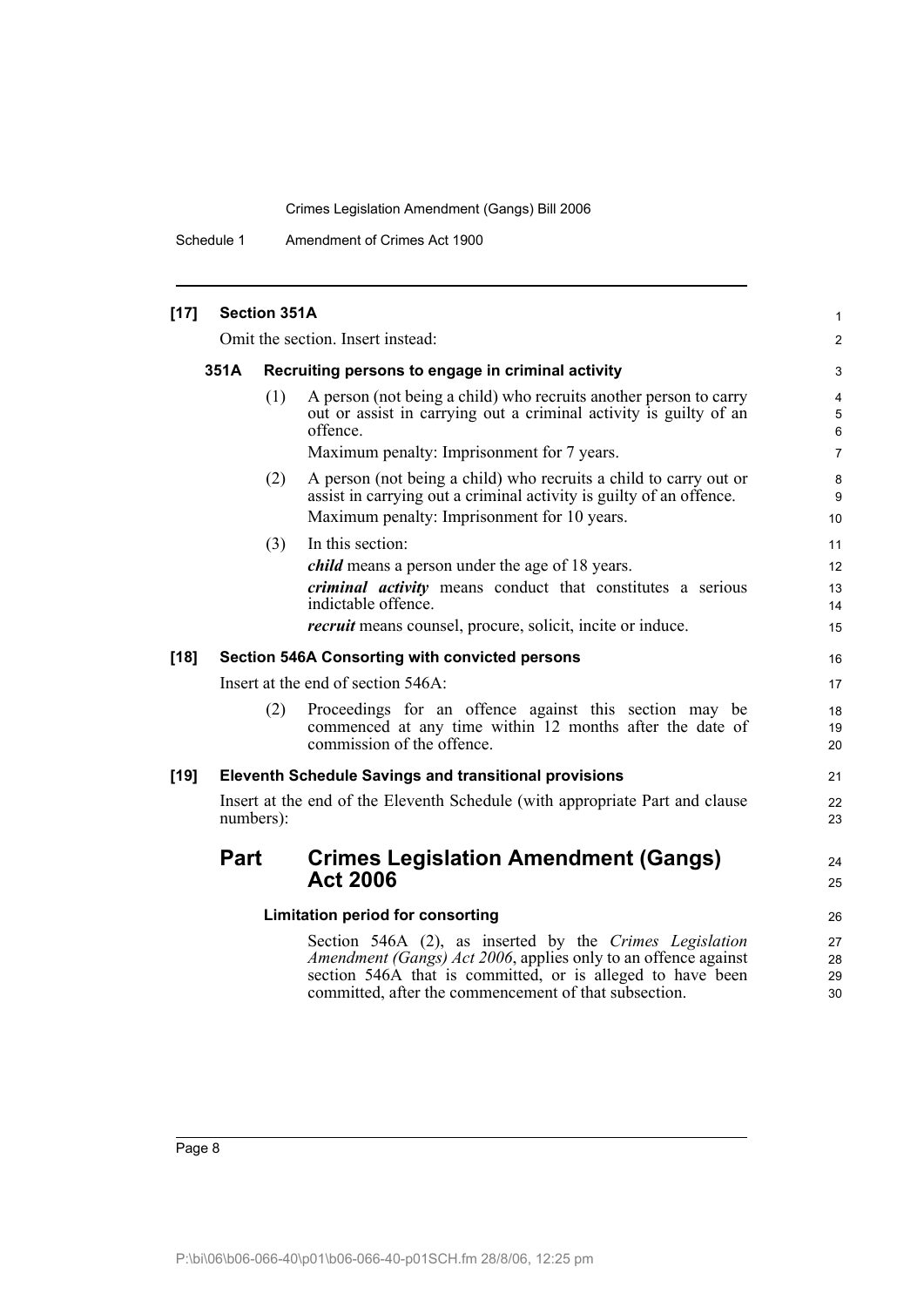Amendment of Law Enforcement (Powers and Responsibilities) Act 2002 Schedule 2

### <span id="page-18-0"></span>**Schedule 2 Amendment of Law Enforcement (Powers and Responsibilities) Act 2002**

(Section 4) **[1] Section 70 Use of force etc to enter and search premises** Insert after section 70 (1): (1A) A police officer authorised to enter premises pursuant to a warrant may, if it is reasonably necessary to do so for the purpose of entering those premises, do any of the following: (a) disable any alarm, camera or surveillance device at the premises, (b) pacify any guard dog at the premises. **[2] Section 70 (3)** Insert after section 70 (2): (3) A police officer authorised to search premises pursuant to a warrant may do anything that it is reasonably necessary to do for the purpose of preventing the loss or destruction of, or damage to, any thing connected with an offence that the police officer believes on reasonable grounds to be at those premises, including by blocking any drains at or used in connection with the premises. **[3] Section 87MA** Insert after section 87M: **87MA Power to disperse groups** (1) If a group of persons are assembled within an area that is the target of an authorisation, a police officer may give a direction to those persons, or to any of them, to disperse immediately. (2) The police officer giving the direction must: (a) inform the person or persons to whom the direction is given that an authorisation has been given under this Act to prevent or control a public disorder, and (b) warn the person or persons to whom the direction is given that a refusal or failure to comply with the direction may be an offence. 3 4 5 6 7 8 9 10 11 12 13 14 15 16 17 18 19 20 21  $22$ 23 24 25 26 27 28 29 30 31 32 33

Page 9

1  $\mathfrak{p}$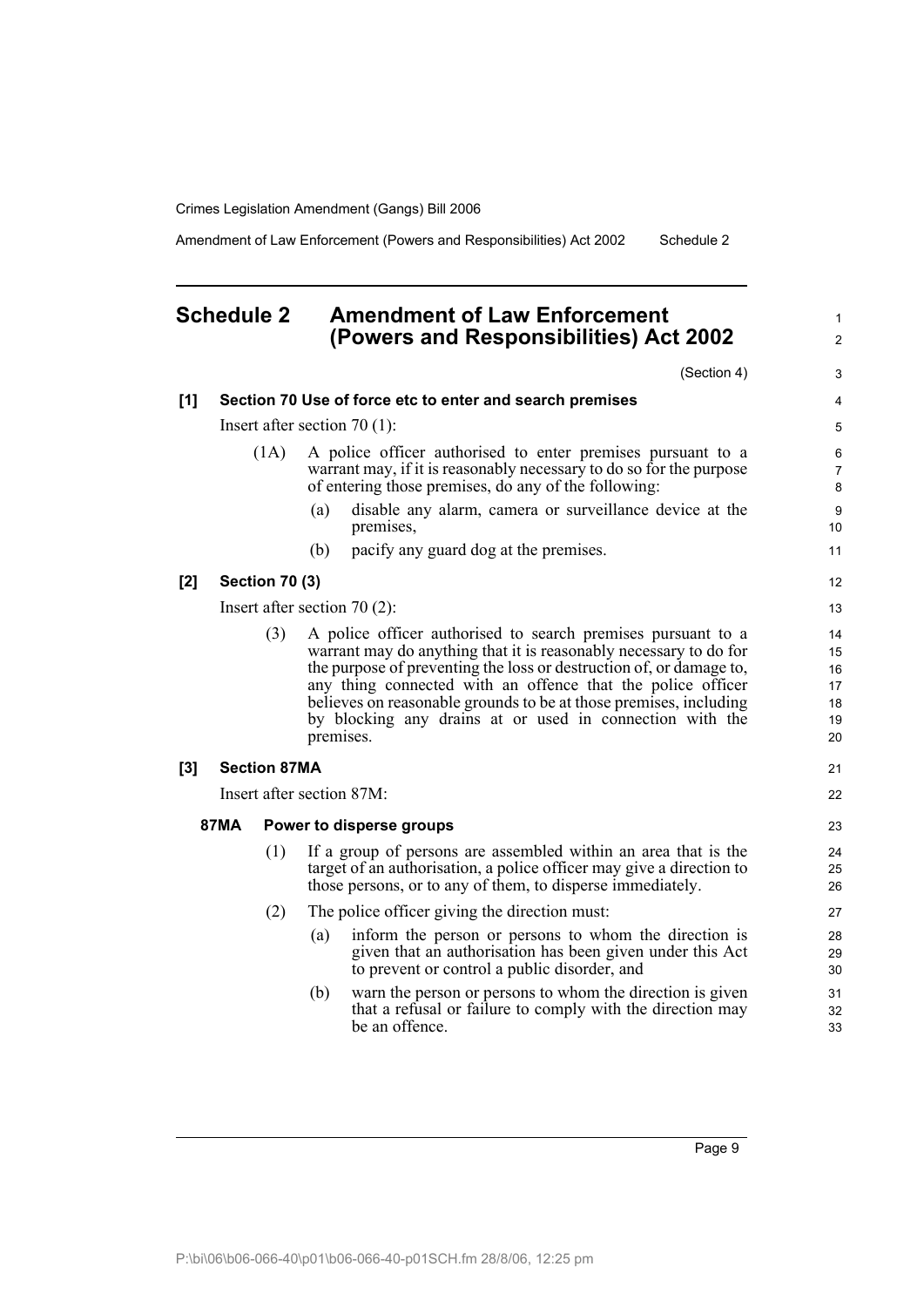Schedule 2 Amendment of Law Enforcement (Powers and Responsibilities) Act 2002

|                     | (3)                   | If a police officer has complied with this section and section 201<br>in giving a direction to a person and the person fails to comply<br>with the direction, the police officer may again give the direction<br>and, in that case, must again warn the person that a failure or<br>refusal to comply with the direction may be an offence. | 1<br>$\overline{2}$<br>3<br>4<br>5 |
|---------------------|-----------------------|---------------------------------------------------------------------------------------------------------------------------------------------------------------------------------------------------------------------------------------------------------------------------------------------------------------------------------------------|------------------------------------|
|                     | (4)                   | A person must not, without reasonable excuse, refuse or fail to<br>comply with a direction given in accordance with this section.<br>Maximum penalty: 50 penalty units.                                                                                                                                                                     | 6<br>$\overline{7}$<br>8           |
|                     | (5)                   | A direction under this section is to be given orally and, if given<br>to a group of persons, is to be given in such a manner as is likely<br>to be audible to all persons in that group, or to as many of them<br>as practicable.                                                                                                           | 9<br>10<br>11<br>12                |
|                     | (6)                   | If a direction under this section is given to a group of persons, it<br>is not necessary for the police officer to repeat the direction, or to<br>repeat the information and warning referred to in subsection (2),<br>to each person in the group.                                                                                         | 13<br>14<br>15<br>16               |
|                     | (7)                   | However, just because the police officer is not required to repeat<br>any such direction, information or warning does not in itself give<br>rise to any presumption that each person in the group has received<br>the direction, information or warning.                                                                                    | 17<br>18<br>19<br>20               |
| [4]                 | <b>Division</b>       | Section 87N Powers exercisable without authorisation under this                                                                                                                                                                                                                                                                             | 21<br>22                           |
|                     | section $87N(2)$ .    | Insert "(except section 87MA)" after "Division" where firstly occurring in                                                                                                                                                                                                                                                                  | 23<br>24                           |
| $\bm{\mathsf{[5]}}$ | Part 16A              |                                                                                                                                                                                                                                                                                                                                             | 25                                 |
|                     | Insert after Part 16: |                                                                                                                                                                                                                                                                                                                                             | 26                                 |
|                     |                       | Part 16APowers relating to fortified premises                                                                                                                                                                                                                                                                                               | 27                                 |
|                     | 210A                  | <b>Definitions</b>                                                                                                                                                                                                                                                                                                                          | 28                                 |
|                     |                       | In this Part:                                                                                                                                                                                                                                                                                                                               | 29                                 |
|                     |                       | <i>fortification</i> means any security measure that involves a structure<br>or device forming part of, or attached to, premises that:                                                                                                                                                                                                      | 30<br>31                           |
|                     |                       | is intended or designed to prevent or impede police access<br>(a)<br>to the premises, or                                                                                                                                                                                                                                                    | 32<br>33                           |
|                     |                       | (b)<br>has, or could have, the effect of preventing or impeding<br>police access to the premises and is excessive for the<br>particular type of premises.                                                                                                                                                                                   | 34<br>35<br>36                     |

**[5] Part 16A**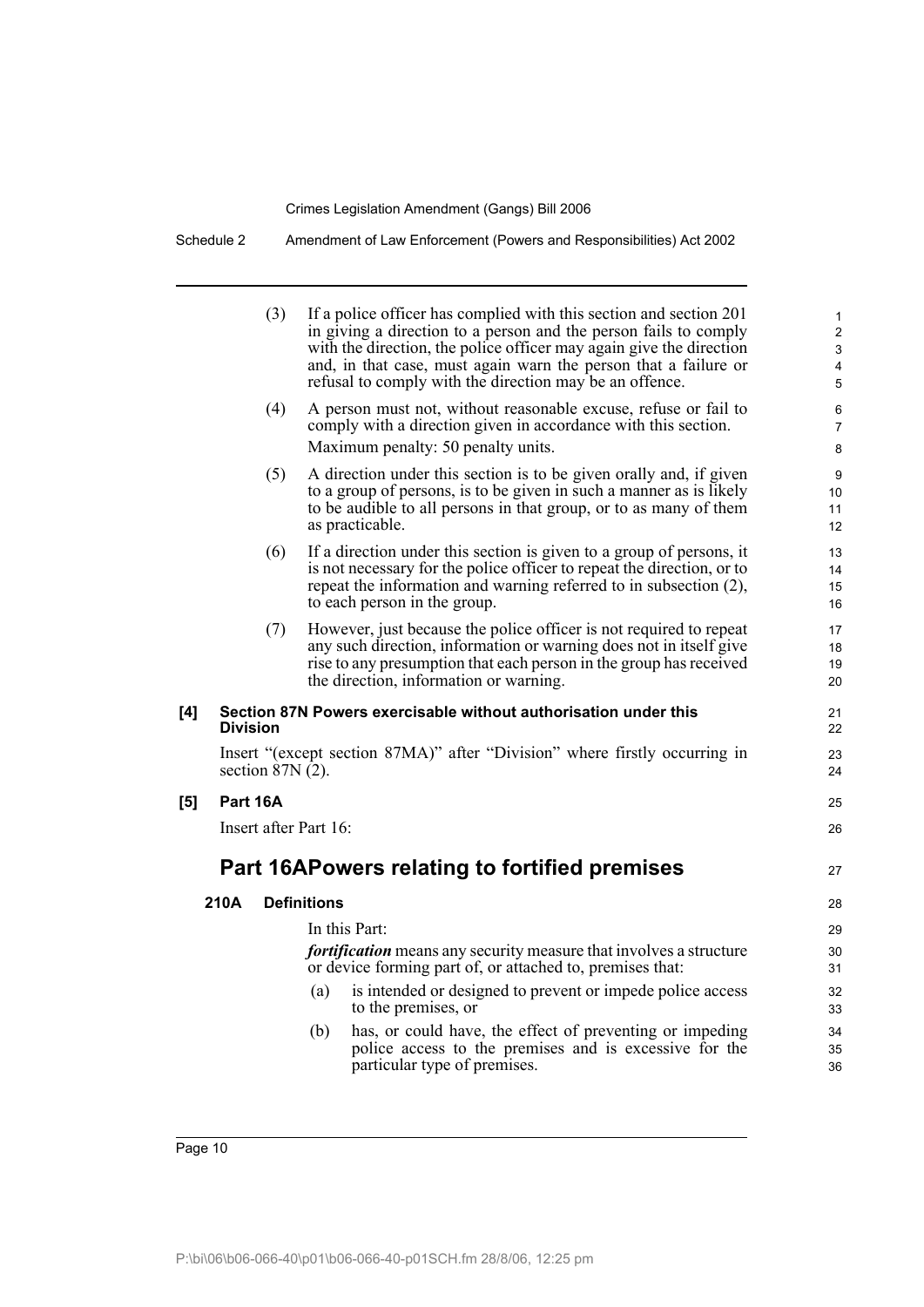Amendment of Law Enforcement (Powers and Responsibilities) Act 2002 Schedule 2

*fortification removal order* has the meaning given by section 210B.

#### **210B Fortification removal order**

- (1) A Local Court may, on application by the Commissioner, make an order (*a fortification removal order*) directing a person named in the order (being an owner or occupier of the premises) to remove or modify any fortifications at the premises, as specified in the order, within a period specified in the order.
- (2) A Local Court is to make a fortification removal order only if satisfied that there are fortifications at the premises concerned and that:
	- (a) the fortifications have been constructed or put in place in contravention of the *Environmental Planning and Assessment Act 1979*, or
	- (b) there are reasonable grounds to believe that the premises are being used, have been used or are likely to be used:
		- (i) for or in connection with the commission of a serious indictable offence, or
		- (ii) to conceal evidence of a serious indictable offence, or
		- (iii) to keep the proceeds of a serious indictable offence.
- (3) A fortification removal order must state the general grounds on which the order is made.
- (4) If the owner or occupier required by a fortification removal order to remove or modify fortifications did not appear, or was not represented, before the Local Court on the making of the order, the Commissioner is to cause a copy of the order to be served:
	- (a) personally on the owner or occupier named in the order, or
	- (b) if personal service cannot be effected promptly, by causing a copy of the order to be affixed to or near the entrance of the premises.
- (5) Part 6 of the *Local Courts Act 1982* applies, subject to any modifications provided for by this Part or by the regulations, to proceedings for a fortification removal order under this Part. **Note.** Section 64 of the *Local Courts Act 1982* provides for appeals in relation to matters dealt with under Part 6 of that Act.

Page 11

1  $\overline{2}$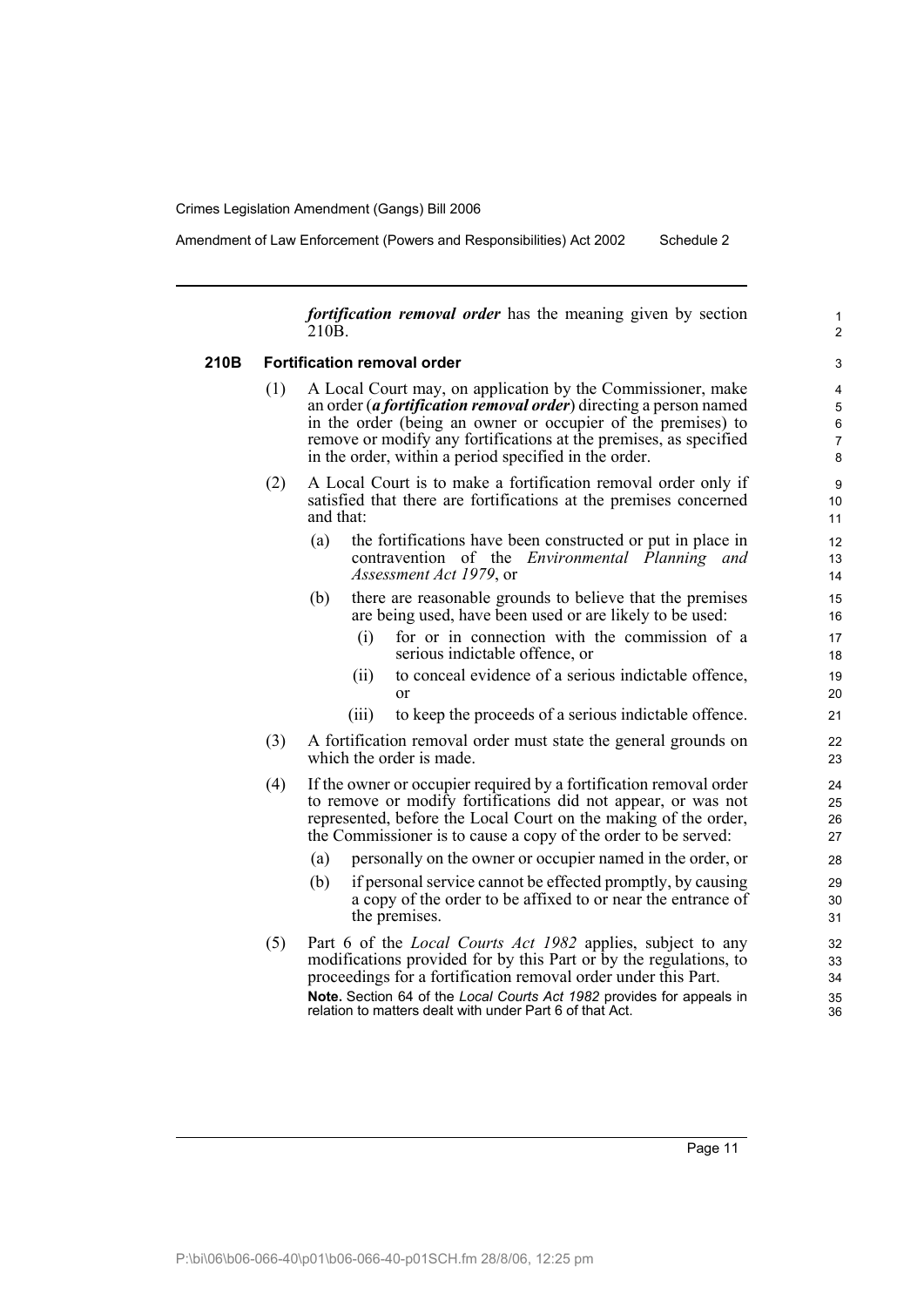Schedule 2 Amendment of Law Enforcement (Powers and Responsibilities) Act 2002

| 210C |     | Application for fortification removal order                                                                                                                                                                                                                                                                                                                                                                                                                                  | $\mathbf{1}$                           |
|------|-----|------------------------------------------------------------------------------------------------------------------------------------------------------------------------------------------------------------------------------------------------------------------------------------------------------------------------------------------------------------------------------------------------------------------------------------------------------------------------------|----------------------------------------|
|      | (1) | An application for a fortification removal order is to be made by<br>the Commissioner by issuing and filing an application notice in<br>accordance with Part 6 of the <i>Local Courts Act 1982</i> .                                                                                                                                                                                                                                                                         | 2<br>3<br>4                            |
|      | (2) | Despite section 42 of that Act, the application notice must be<br>served:                                                                                                                                                                                                                                                                                                                                                                                                    | 5<br>6                                 |
|      |     | (a)<br>personally on the respondent, or                                                                                                                                                                                                                                                                                                                                                                                                                                      | 7                                      |
|      |     | (b)<br>if personal service cannot be effected promptly, by causing<br>a copy of the application notice to be affixed to or near the<br>entrance of the premises.                                                                                                                                                                                                                                                                                                             | $\bf 8$<br>9<br>10                     |
|      | (3) | Section 44 of the <i>Local Courts Act 1982</i> does not apply to<br>proceedings for a fortification removal order.                                                                                                                                                                                                                                                                                                                                                           | 11<br>12                               |
| 210D |     | <b>Enforcement of fortification removal order</b>                                                                                                                                                                                                                                                                                                                                                                                                                            | 13                                     |
|      | (1) | If the fortifications to which a fortification removal order applies<br>are not removed or modified in accordance with a fortification<br>removal order within the period required by the order or, if that<br>period is extended or further extended by the Commissioner<br>under this Part, within the extended period, the Commissioner<br>may cause the fortifications to be removed or modified to the<br>extent required by the order in accordance with this section. | 14<br>15<br>16<br>17<br>18<br>19<br>20 |
|      | (2) | For that purpose, the Commissioner, or any police officer<br>authorised by the Commissioner, may do any one or more of the<br>following:                                                                                                                                                                                                                                                                                                                                     | 21<br>22<br>23                         |
|      |     | (a)<br>enter the premises without a warrant,                                                                                                                                                                                                                                                                                                                                                                                                                                 | 24                                     |
|      |     | (b)<br>use such force as is reasonably necessary for the purpose<br>of entering the premises,                                                                                                                                                                                                                                                                                                                                                                                | 25<br>26                               |
|      |     | make use of such assistants as the Commissioner or police<br>(c)<br>officer considers necessary to remove or modify the<br>fortifications.                                                                                                                                                                                                                                                                                                                                   | 27<br>28<br>29                         |
|      |     | (d)<br>seize anything required to be removed for the purpose of<br>complying with the order,                                                                                                                                                                                                                                                                                                                                                                                 | 30<br>31                               |
|      |     | do anything else it is reasonably necessary to do to remove<br>(e)<br>or modify the fortifications to the extent required by the<br>order.                                                                                                                                                                                                                                                                                                                                   | 32<br>33<br>34                         |
|      | (3) | The Commissioner may recover the costs incurred by the<br>Commissioner under this section, as a debt in any court of<br>competent jurisdiction, from any person who caused the<br>fortifications to be constructed or put in place.                                                                                                                                                                                                                                          | 35<br>36<br>37<br>38                   |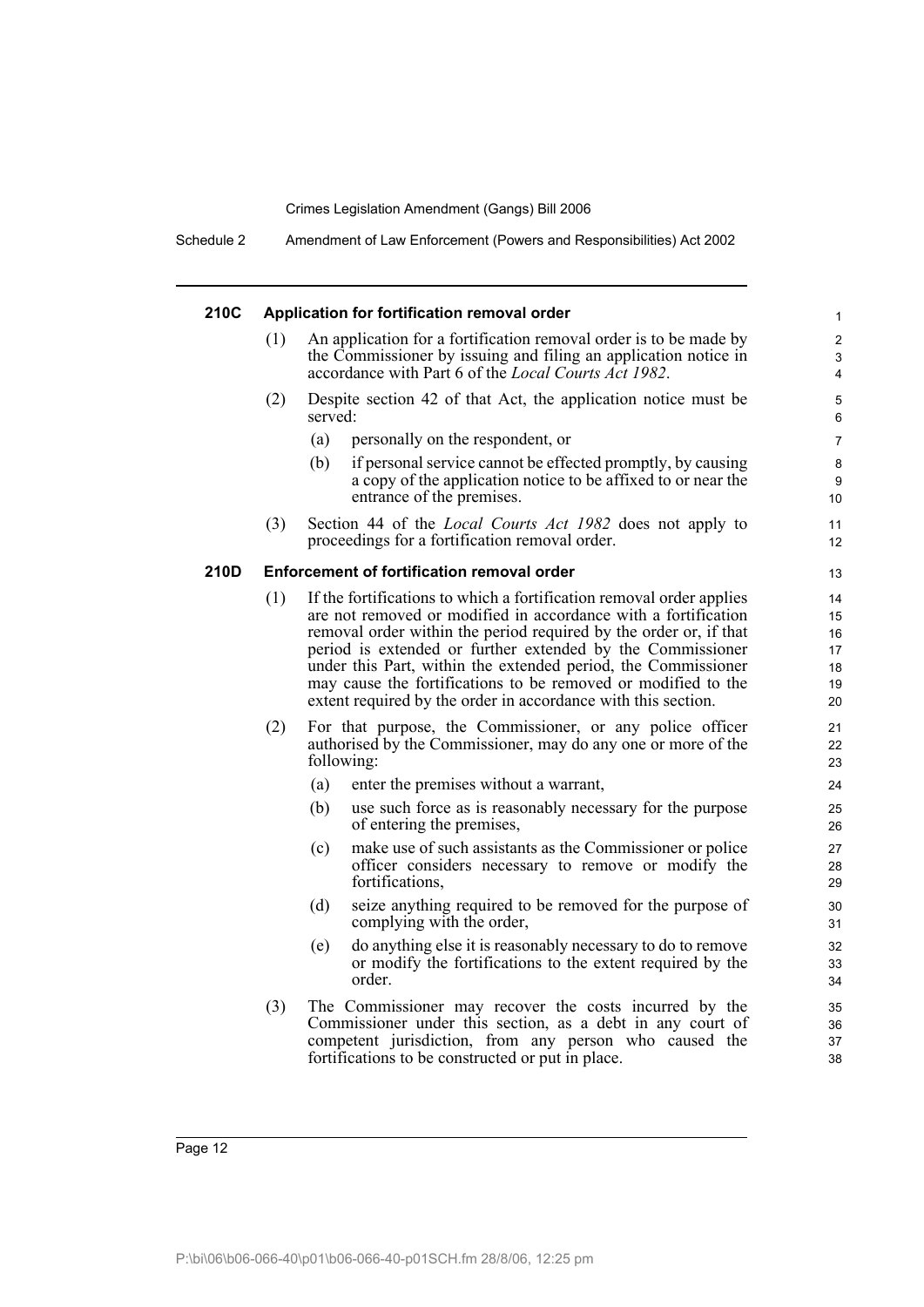| (4) |     | Before premises are first entered under this section, the   |
|-----|-----|-------------------------------------------------------------|
|     |     | Commissioner must cause a notice to be prepared that:       |
|     | (a) | contains a summary of the fortification removal order, and  |
|     | (b) | specifies the intention of the Commissioner to enter, or to |

- authorise entry, to the premises to cause the fortifications to be removed or modified in accordance with the order on or from a date specified in the order (*the enforcement date*).
- (5) A copy of the notice must be served, not less than 7 days before the enforcement date:
	- (a) personally on the occupier of the premises, or
	- (b) if personal service cannot be effected promptly, by causing a copy of the notice to be affixed to or near the entrance to the premises.

### **210E Hindering removal or modification of fortifications**

- (1) A person must not do anything with the intention of preventing, obstructing or hindering the removal or modification of fortifications in accordance with a fortification removal order. Maximum penalty: 100 penalty units or imprisonment for 6 months, or both.
- (2) Subsection (1) applies to the removal or modification of fortifications by a person who is, or is acting for or on the instructions of, an owner or occupier of the premises, or a person who is acting under section 210D.

### **210F Liability for damage**

- (1) No action lies against the Crown or any person for damage to property resulting from the enforcement of a fortification removal order.
- (2) However, an owner of premises may recover the reasonable costs associated with repair or replacement of property damaged as a result of creation of fortifications or enforcement of a fortification removal order as a debt from any person who caused the fortifications to be constructed or put in place.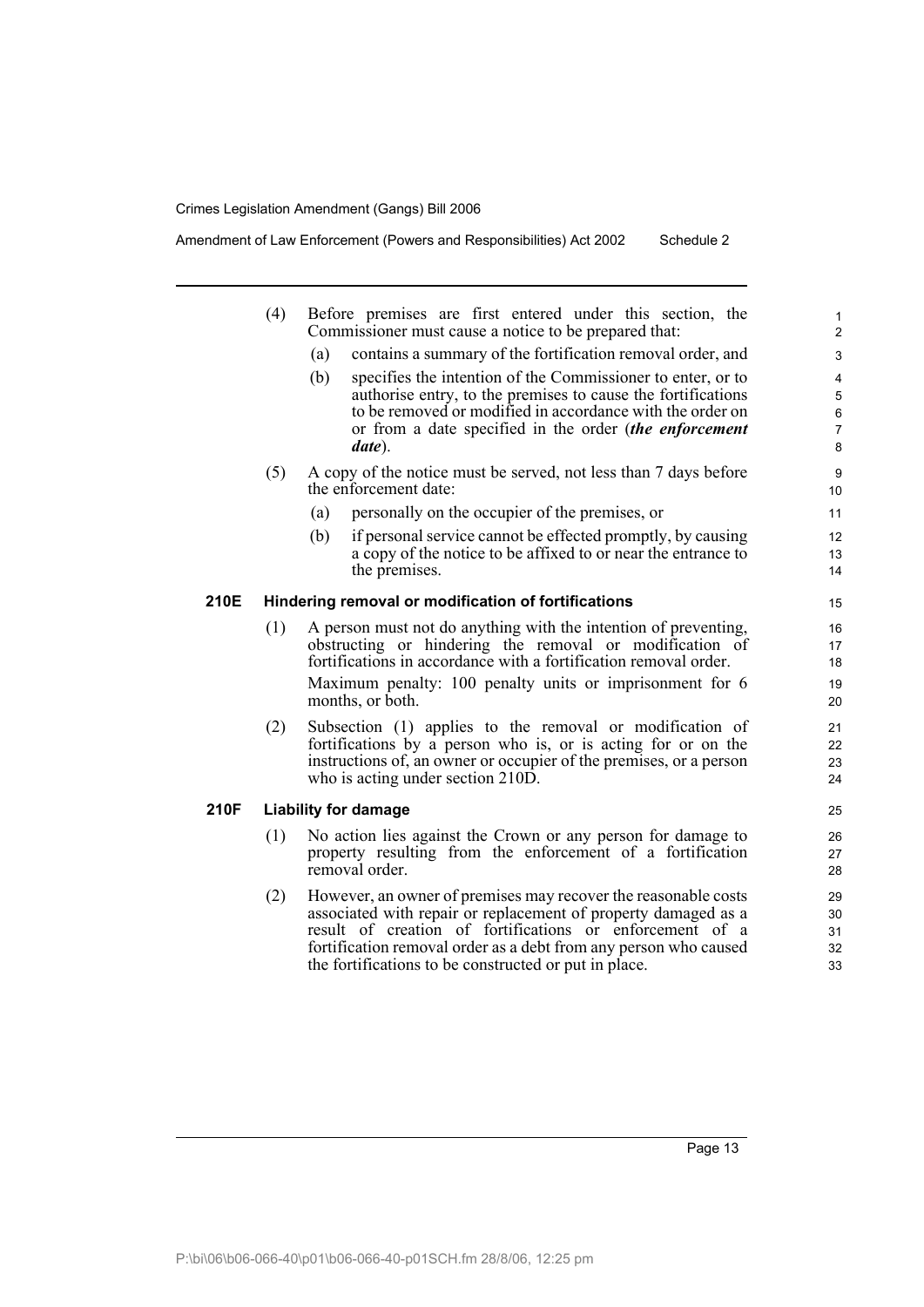Schedule 2 Amendment of Law Enforcement (Powers and Responsibilities) Act 2002

### **210G Extension of order**

The Commissioner may extend or further extend the period for compliance with a fortification removal order if, before the end of the period allowed for compliance with the order, an application is made by the owner or occupier of the premises specified in the order for an extension.

34 35 36

### **210H Withdrawal of order**

- (1) If the Commissioner decides that a fortification removal order will not be enforced, the Commissioner is to lodge a notice (*a withdrawal notice*) with the court that made the fortification removal order that:
	- (a) identifies the fortification removal order and the premises to which it relates, and
	- (b) states that the Commissioner has decided the fortification removal order will not be enforced.
- (2) The fortification removal order ceases to have effect when the withdrawal notice is lodged with the court.

#### (3) A copy of the withdrawal notice is to be served:

- (a) personally on the owner or occupier named in the fortification removal order, or
- (b) if personal service cannot be effected promptly, by causing a copy of the withdrawal notice to be affixed to or near the entrance of the premises.

### **210I Application of planning controls**

A consent or approval under the *Environmental Planning and Assessment Act 1979* is not required to carry out any work required to be carried out to comply with or enforce a fortification removal order.

#### **210J Delegation**

The Commissioner may delegate a function conferred on the Commissioner by this Part, other than this power of delegation, to a Deputy Commissioner of Police or an Assistant Commissioner of Police.

# **[6] Schedule 5 Savings and transitional provisions**

Insert at the end of clause 1 (1):

*Crimes Legislation Amendment (Gangs) Act 2006*